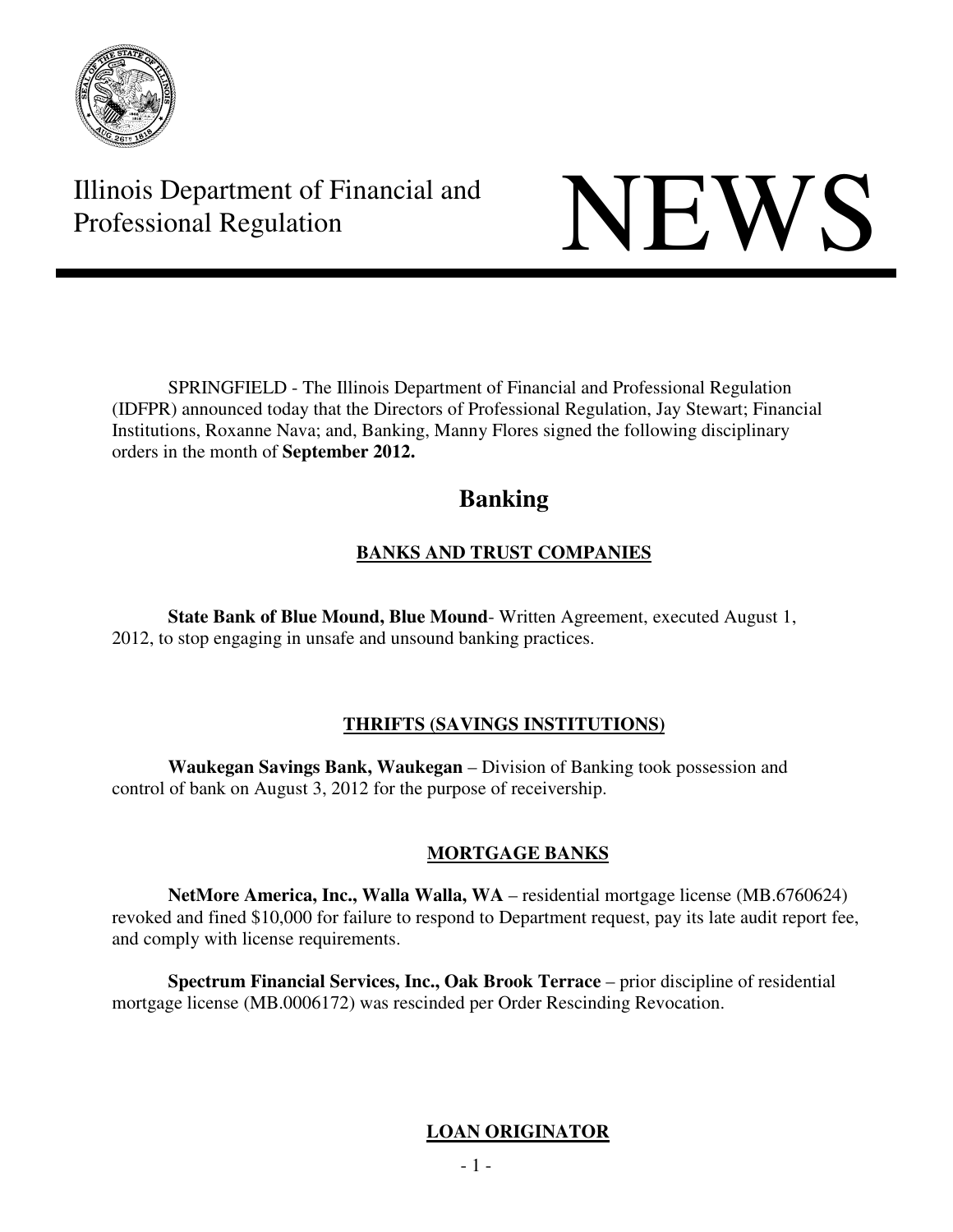**Yusuf J. Allan, Orland Park** – LO Registrant (031.0007550) revoked and fined \$10,000 for being named in an indictment for a mortgage fraud scheme. This Order is currently under appeal.

**Diomede J. Cardone, Addison** – LO Registrant (031.0005530) revoked and fined \$10,000 for being named in an indictment for a mortgage fraud scheme.

**Armani D'Aifallah, Tinley Park** – MLO License (031.00031055) revoked and fined \$10,000 for being named in an indictment for a mortgage fraud scheme.

**Steven Klebosits, St. Charles** – MLO License (031.0015315) revoked and fined \$10,000 for being named in an indictment for a mortgage fraud scheme.

**Joe Natalizio, Bloomingdale** – MLO License (031.0004373) revoked and fined \$10,000 for being named in an indictment for a mortgage fraud scheme.

**Richard Lurie, Highland Park** – MLO License (031.0013169) fined \$2,000 for misstating the cost of a loan to a consumer.

# **Financial Institutions**

## **CURRENCY EXCHANGE**

 **Har-Mil Currency Exchange, Inc., 7519 N. Milwaukee Avenue, Niles –** Currency Exchange License (2417) fined \$4,000 for failure to maintain the statutorily required minimum net worth.

Loop Currency Exchange, LLC, 205 W. Randolph Street, Chicago - Currency Exchange License (4059) fined \$1,000 for failure to maintain the statutorily required minimum net worth.

 **North & Narragansett Currency Exchange, Inc., 6423 W. North Avenue, Oak Park -** Currency Exchange License (3759) fined \$2,000 for failure to maintain the statutorily required minimum net worth.

## **CONSUMER CREDIT**

 **A-All Financial Services, Inc., Lake Bluff** – PLRA License (1072) fined \$1,750 for the following violations: Improper simple interest calculations. Lender did not enter in the database that the borrower's loan was paid in full or cancelled on the day that the transaction was made. Lender is imposing finance charges after the final scheduled maturity date of the loan.

 **AA Legal Cash Advance LLC, Chicago** – CILA License (3517) fined \$1,650 for the following violations: The annual percentage rate is not accurately disclosed. The loan contract does not accurately disclose the schedule of payments or the total of payments. Truth in lending box is not properly completed.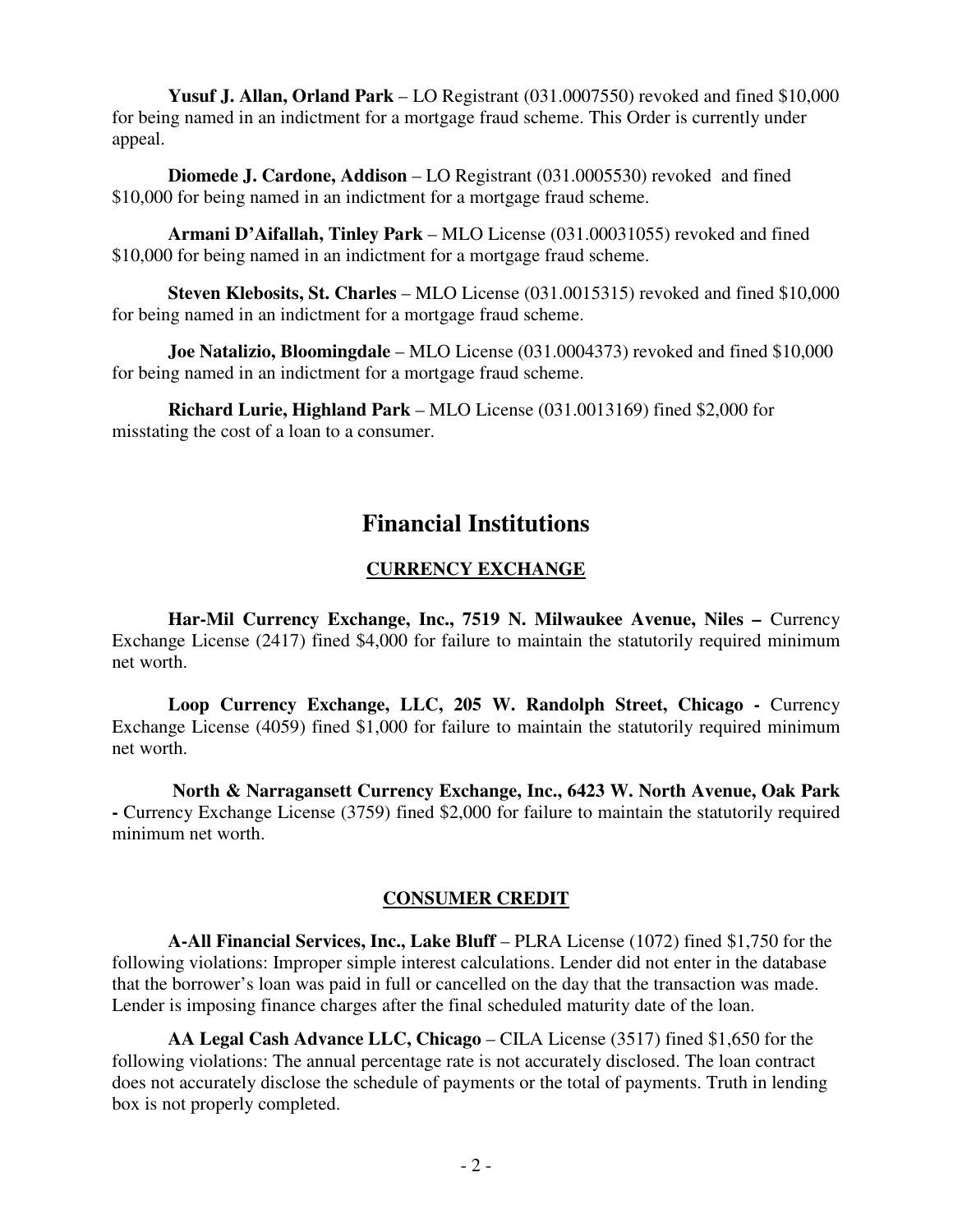**America's Financial Choice, Inc., Chicago** – PLRA License (1281) fined \$13,500 for the following violations: Lender did not input accurate information into the database to determine if the obligor was eligible for a loan. Lender did not enter in the database that the borrower's loan was paid in full or cancelled on the day that the transaction was made. Lender charged more than \$15.50 per \$100 on the initial principle balance and/or on the principle balances scheduled to be outstanding during an installment period on an Installment Payday loan.

 **America's Financial Choice, Inc., Chicago –** PLRA License (1286) fined \$7,275 for the following violations: Lender did not input accurate information into the database to determine if the obligor was eligible for a loan. Lender made a payday loan with a term or installment period less than 13 days long. Lender charged more than \$15.50 per \$100 on the initial principle balance and/or on the principle balances scheduled to be outstanding during an installment period on an Installment Payday loan.

 **America's Financial Choice, Inc., Mt. Vernon –** PLRA License (1786) fined \$14,150 for the following violations: Lender did not input accurate information into the database to determine of the obligor was eligible for a loan. Lender did not enter in the database that the borrower's loan was paid in full or cancelled on the day that the transaction was made. Lender did not properly enter loan(s) into the database on the day made.

 **America's Financial Choice, Inc., Bellville** – PLRA License (1789) fined \$19,550 for the following violations: The loan Contract does not state the interest rate, agreed upon by the licensee and the borrower, the licensee charges, contracts for, and receives upon the principle amount. Lender did not enter in the database that the borrower's loan was paid in full or cancelled on the day that the transaction was made. Lender did not properly enter loan(s) into the database on the day made.

 **America's Financial Choice, Inc., DuQuoin** – PLRA License (1791) fined for \$20,450 for the following violations: The loan Contract does not state the interest rate, agreed upon by the licensee and the borrower, the licensee charges, contracts for, and receives upon the principle amount. Improper simple interest calculations. Lender did not properly enter loan(s) into the database on the day made.

 **America's Financial Choice, Inc., Granite City** – PLRA License (1792) fined \$41,100 for the following violations: Lender did not input accurate information into database to determine if the obligor was eligible for a loan. Lender did not enter into the database that the borrower's loan was paid in full or cancelled on the day the transaction was made. Lender did not properly enter loan(s) into the database on the day made.

 **America's Financial Choice, Inc., Effingham** – PLRA License (1797) fined \$7,000 for the following violation: Lender charge more than \$15.50 per \$100 on the initial principle balance and/or the principle balances schedule to be outstanding during an installment period on an Installment Payday loan.

 **Americash Loans, LLC, Des Plaines** – PLRA License (1675) fined \$1,525 for the following violations: The annual percentage rate was not properly disclosed. Original Documents, or approved equivalent, not cancelled or returned following payoff. Execute copy of paid contract or other legal document retained in file but not stamped "PAID IN FULL" or equivalent.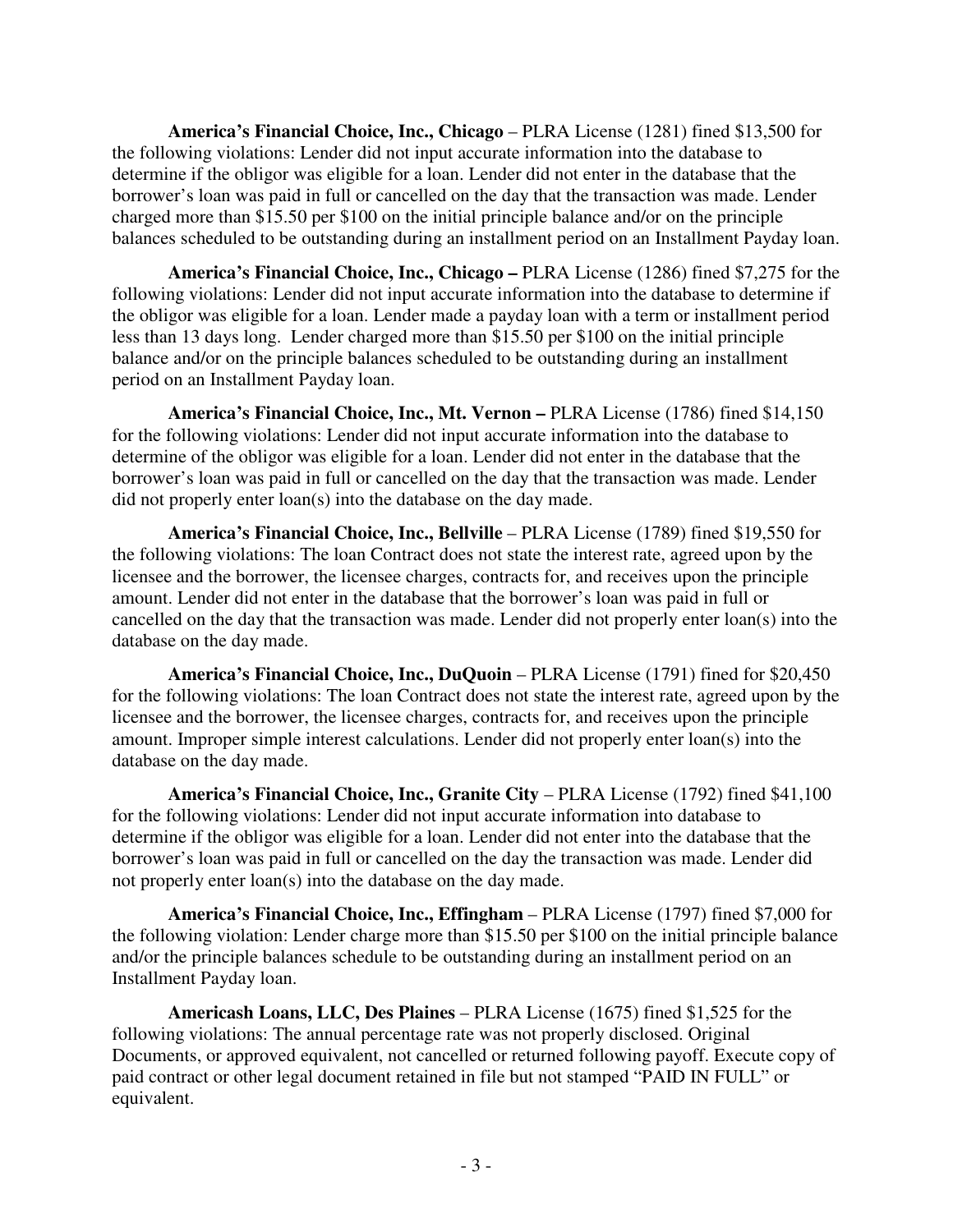#### Buckeye Check Cashing of Illinois, LLC d/b/a First Cash Advance, Chicago – PLRA

License (1817) fined \$3,250 for the following violations: The annual percentage rate not accurately disclosed. Lender made an installment payday loan exceeding 22.5% of the obligor's gross monthly income or Lender made a payday loan exceeding 25% of the obligor's gross monthly.

 **Buckeye Check Cashing of Illinois, LLC d/b/a First Cash Advance, Aurora –** PLRA License (1818) fined \$16,500 for the following violations: The annual percentage rate is not accurately disclosed. Improper simple interest calculations.

 **Buckeye Check Cashing of Illinois, LLC d/b/a First Cash Advance, Oak Park** – PLRA License (1820) fined \$2,475 for the following violations: The annual percentage rate is not accurately disclosed. The file of original papers for the loan is not properly maintain

**Buckeye Check Cashing of Illinois, LLC d/b/a First Cash Advance, Chicago** – PLRA License (1822) fined \$2,250 for the following violation: The annual percentage rate is not accurately disclosed.

 **Buckeye Check Cashing of Illinois, LLC D/B/A First Cash Advance, Matteson** – CILA License (93592) fined \$5,175 for the following violations: The loan document or other legal instrument contains blanks. The payment receipt does not accurately show the required elements. Lender did not input accurate information into the database to determine if the obligor was eligible for a loan.

 **Calzante Investments, Inc. d/b/a Cash Lenders, Northlake** – CILA License (3410) fined \$9,550 for the following violations: The loan document or other legal instrument contains blanks. Lender did not obtain official documentation of the borrower's income before making a small consumer loan. Lender made a small consumer loan to a consumer for which the total of all payments to be made in any month on the loan exceeds 22.5% of the consumer's gross income.

 **Cash Loans Today, Inc., Alsip** – PLRA License (1832) fined \$12,250 for the following violations: Lender did not input accurate information into the database to determine if the obligor was eligible for a loan. Official income documentation was not the require type for a payday loan or was not for income for the 30 days preceding the loan.

 **Check Into Cash of Illinois, LLC d/b/a Check Into Cash, Bloomington –** PLRA License (1221) fined \$2,075 for the following violations: The file of original papers for the loan is not properly maintain. Lender did not obtain any official documentation of the borrower's income before making a payday or title-secured loan. Lender made an installment payday loan exceeding 22.5% of the obligor's gross monthly income or Lender made a payday loan exceeding 25% of the obligor's gross monthly.

 **Check Into Cash of Illinois, LLC d/b/a Check Into Cash, Rockford** – PLRA License (1203) fined \$2,000 for the following violation: Lender did not input accurate information into the database to determine if the obligor was eligible for a loan.

 **Check Into Cash of Illinois, LLC d/b/a Check Into Cash, Granite City** – PLRA License (1208) fined \$2,250 for the following violations: Improper simple interest calculations. Official income documentation was not the require type for a payday loan or was not for income for the 30 days preceding the loan.

 **CNU of Illinois, LLC, Chicago** – PLRA License (1248) fined \$10,600 for the following violations: Lender did not obtain any official documentation of the borrower's income before making a payday or title-secured loan. Loans over 25% of borrower's income, Lender made a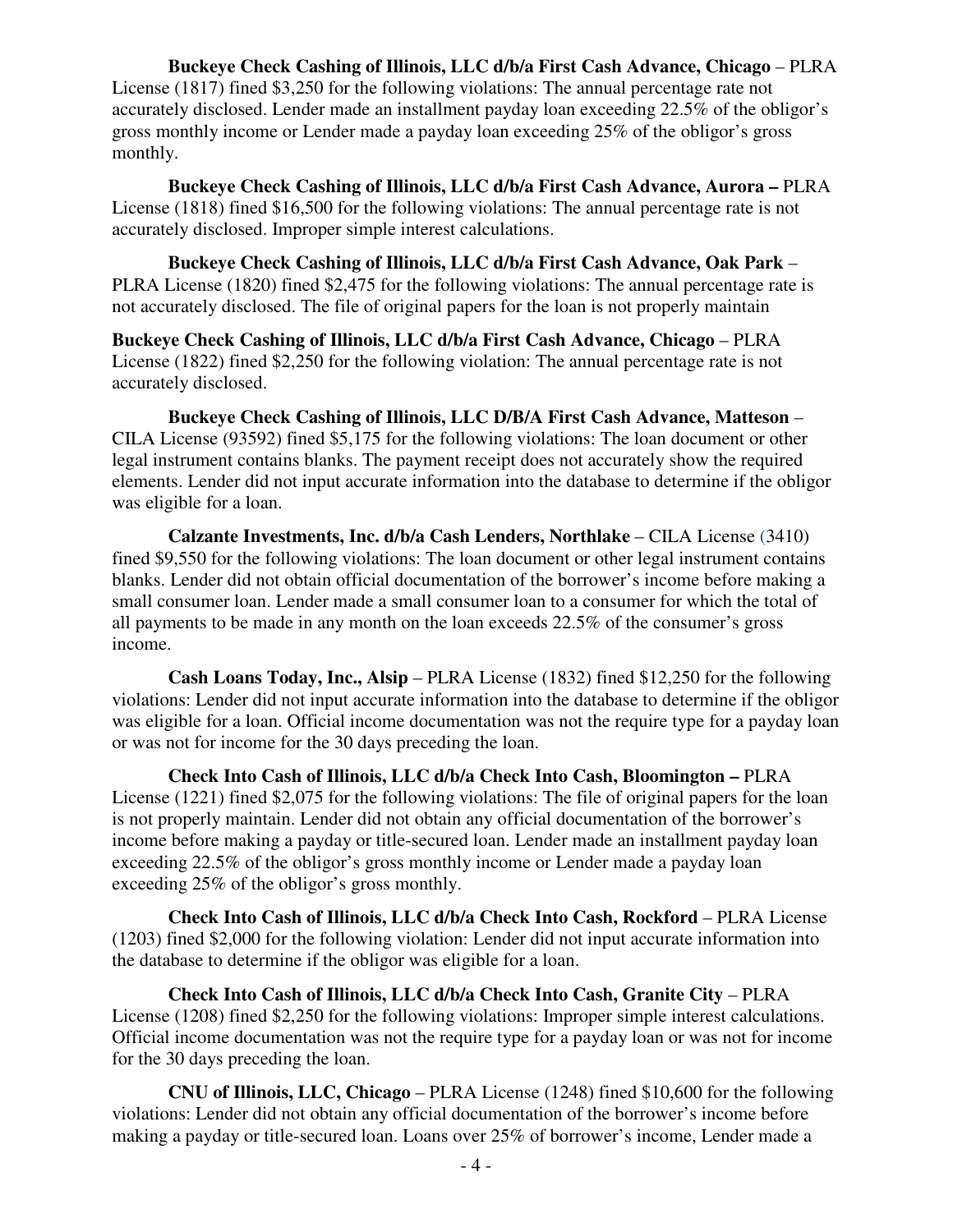payday loan resulting in the borrower having combined outstanding payday loan principle balances greater than 25% of the borrower's gross monthly income. Executed copy of paid contract or other legal document retained in file but not stamped "PAID IN FULL" or equivalent.

 **Consumer Financial Services Corporation, Waukegan** – CILA License (1413) fined \$2.500 for the following violations: Security is not properly disclosed. Original documents, or approve equivalent, not cancelled or returned following payoff. Licensee did not deliver or mail to borrower an affidavit of defense.

 **Consumer Financial Services Corporation, Waukegan** – CILA/Sales Finance License (1413) fined \$2,500 for the following violations: Security not properly disclosed. Insurance authorization is not completed. Interest or account handling charge rebate is insufficient.

**Consumer Financial Services Corporation, Elgin – CILA License (2569) fined** \$15,000 for the following violation: Lender did not properly enter loan(s) into the database on the day made.

 **Consumer Financial Services Corporation, Berwyn** – CILA License (3231) fined \$14,525 for the following violations: Security is not properly disclosed. Security is not released. Executed copy of paid contract or other legal document retained in file but not stamped "PAID IN FULL" or equivalent.

 **Consumer Financial Services Corporation, Chicago –** CILA License (3456) fined \$6,550 for the following violations: The loan document or other legal instrument contains blanks. Security is not properly disclosed. Original documents or approved equivalent not cancelled or returned following payoff.

 **Consumer Financial Services Corporation, Chicago** – CILA/Sales Finance License (3456) fined \$2,175 for the following violations: The loan document or other legal instrument contains blanks. Original documents or approved equivalent not cancelled or returned following payoff. Wage assignment was accepted from borrower that contained blank spaces.

 **Cottonwood Financial Illinois, LLC d/b/a The Cash Store, Salem** – PLRA License (1567) fined \$12,475 for the following violations: Lender did not input accurate information into the database to determine if the obligor was eligible for a loan. Lender did not obtain any official documentation of the borrower's income before making a payday of title-secured loan. Lender made an installment payday loan exceeding 22.5% of the obligor's gross monthly income or lender made a payday loan exceeding 25% of the obligor's gross monthly income.

 **Cottonwood Financial Illinois, LLC d/b/a The Cash Store, Mount Vernon** – PLRA License (1573) fined \$4,250 for the following violations: Lender included in the loan documents a waiver of the right to a jury. Lender included in the loan documents a mandatory arbitration clause that is oppressive, unfair, unconscionable, or substantially in a derogation of the rights of consumers. Lender included in the loan documents a provision in which the consumer agrees not to assert any claim or defense arising out of the contract.

 **Cottonwood Financial Illinois, LLC d/b/a The Cash Store, Loves Park** – PLRA License (1576) fined \$11,000 for the following violation: Lender did not input accurate information into database to determine if the obligor was eligible for a loan.

**Cottonwood Financial Illinois, LLC d/b/a The Cash Store, Rochelle – PLRA License** (1601) fined \$1,150 for the following violations: The loan document or other legal instrument contains blanks. Lender did not obtain official documentation of the borrower's income before making a payday or title-secured loan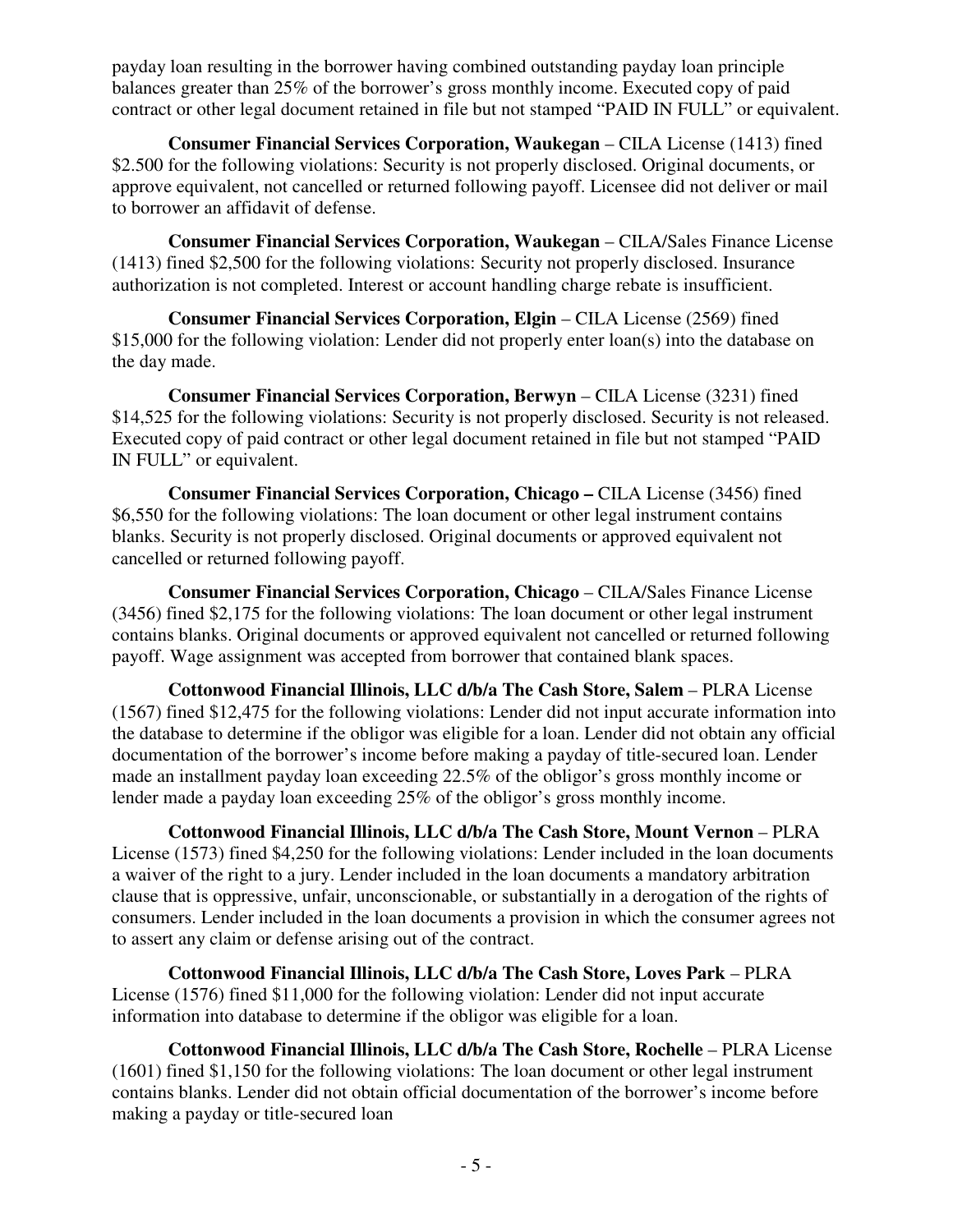**Cottonwood Financial Illinois, LLC d/b/a The Cash Store, Peoria - PLRA License** (3354) fined \$11,775 for the following violations: Recording fee or closing cost is collected but not paid. Lender made a title-secured loan with a scheduled monthly payment exceeding 50% of the obligor's gross monthly income. Title-secured loan is not repayable in weekly, bi-weekly, semi-weekly, or monthly installments.

 **Cottonwood Financial Illinois, LLC d/b/a The Cash Store, Salem** – CILA License (3359) fined \$17,175 for the following violations: Recording fee of closing cost collected but not paid. Lender made a title-secured loan with a scheduled monthly payment exceeding 50% of the obligor's gross monthly income. Title-secured loan is not repayable in weekly, bi-weekly, semiweekly, or monthly installments.

 **Cottonwood Financial Illinois, LLC d/b/a The Cash Store, Marion** – (CILA License 3360) fined \$4,725 for the following violations: License location did not prominently display the license or renewal certificate. Lender made a title-secured loan with a scheduled monthly payment exceeding 50% of the obligor's gross monthly income. Title-secured lender did not obtain borrower's most recent income documentation available at the time the loan was made.

 **Cottonwood Financial Illinois, LLC d/b/a The Cash Store, Rockford** – CILA License (3372) fined \$18,150 for the following violations: Lender did not input accurate information into the database to determine if the obligor was eligible for a loan. Licensee did not properly update the state database with the required information on the day the transaction or the event occurred. Title-secured loan is not repayable in weekly, bi-weekly, semi-weekly, or monthly installments.

**Cottonwood Financial Illinois, LLC d/b/a The Cash Store, Elgin – CILA License** (3380) fined \$15,350 for the following violations: Documentation is not in file to indicate lien was released or title was returned to borrower on title-secured loan within 24 hours or 5 days if paid by check. Title-secured lender did not obtain borrower's most recent income documentation available at the time the loan was made. Title-secured loan is not repayable in weekly, bi-weekly, semi-monthly, or monthly installments.

**Cottonwood Financial Illinois, LLC d/b/a The Cash Store, Peoria – CILA License** (3382) fined \$6,950 for the following violations: Recording fee or closing cost is collected but not paid. Original documents or approved equivalent, not cancelled or returned following payoff. Title-secured loan is not repayable in weekly, bi-weekly, semi-monthly, or monthly installments.

Cottonwood Financial Illinois, LLC d/b/a The Cash Store, Decatur – CILA License (3388) fined \$1,300 for the following violations: Original documents or approved equivalent, not cancelled or returned following payoff. Documentation is not in file to indicate lien was released or title was returned to borrower on title-secured loan within 24 hours or 5 days if paid by check. Title-secured lender did not obtain borrower's most recent income documentation available at the time the loan was made.

**Cottonwood Financial Illinois, LLC d/b/a The Cash Store, Marion – CILA License** (3389) fined \$12,175 for the following violations: Documentation is not in file to indicate lien was released or title was returned to borrower on title-secured loan within 24 hours or 5 days if paid by check. Lender made a title-secured loan with a scheduled monthly payment exceeding 50% of the obligor's gross monthly income. Executed copy of paid contract or other legal document retained in file but not stamped "PAID IN FULL" or equivalent.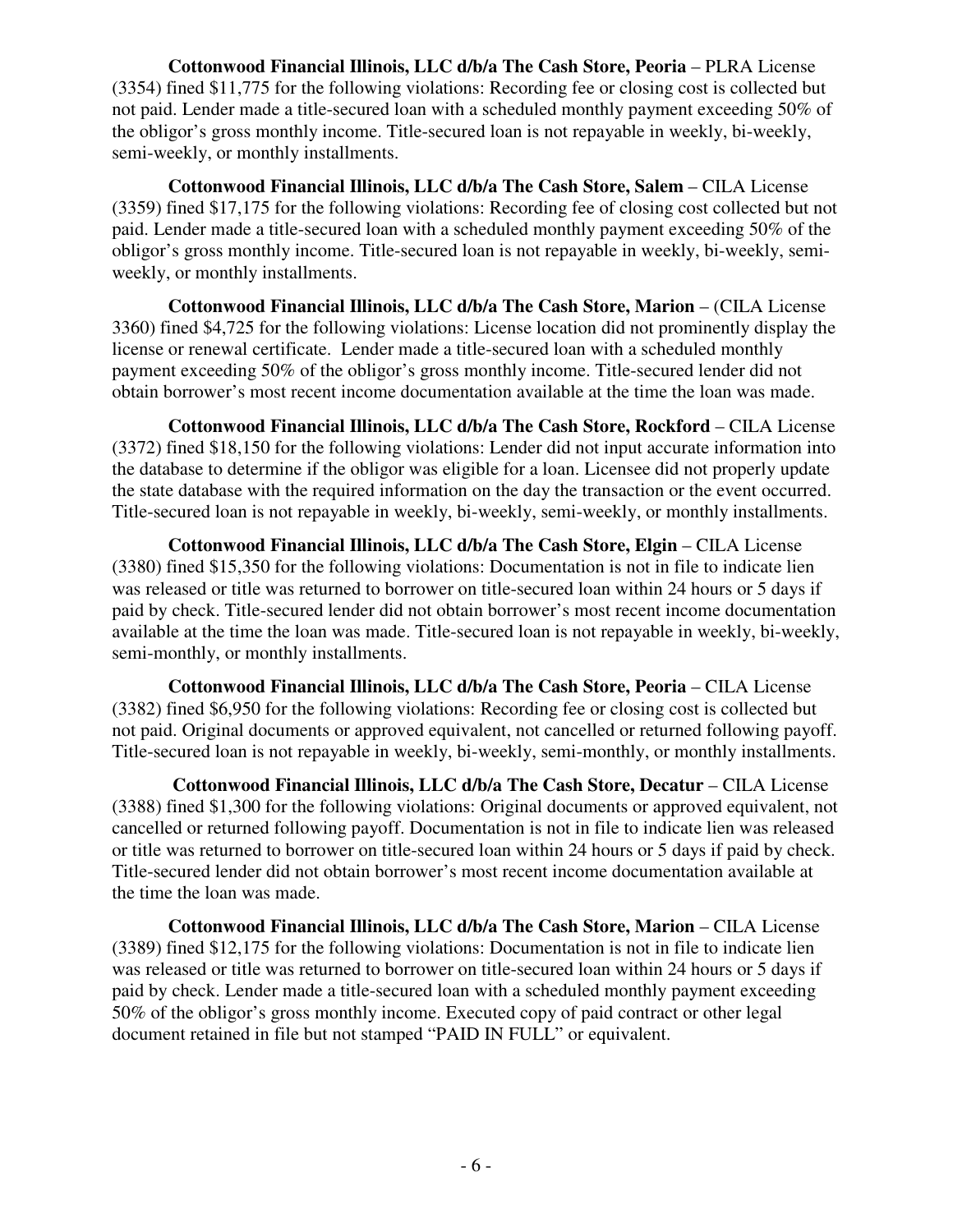**Cottonwood Financial Illinois, LLC d/b/a The Cash Store, Peoria** – CILA License (3390) fined \$ 9,300 for the following violations: Original documents or approved equivalent, not cancelled or returned following payoff. Title-secured loan is not repayable in weekly, biweekly, semi-monthly, or monthly installments. Executed copy of paid contract or other legal document retained in file but not stamped "PAID IN FULL" or equivalent.

 **Cottonwood Financial Illinois, LLC d/b/a The Cash Store, Galesburg** – CILA License (3394) fined \$10,000 for the following violation: Title-secured loan is not repayable in weekly, bi-weekly, semi-monthly, or monthly installments.

 **Cottonwood Financial Illinois, LLC d/b/a The Cash Store, Quincy** – CILA License (3396) fined \$2,000 for the following violation: Title-secured loan is not repayable in weekly, biweekly, semi-monthly, or monthly installments.

 **Cottonwood Financial Illinois, LLC d/b/a The Cash Store, Quincy** – CILA License (3564) fined \$15,050 for the following violations: Original documents or approved equivalent, not cancelled or returned following payoff. Title-secured loan is not repayable in weekly, biweekly, semi-monthly, or monthly installments.

 **Devon Financial Services, Inc., Richton Park** – PLRA License (1887) fined \$10,425 for the following violations: Original documents or approved equivalent, not cancelled or returned following payoff. Lender did not input accurate information into the database to determine if the obligor was eligible for a loan. Official income documentation was not required type for a payday loan or was not for income for the 30 days preceding the loan.

 **Dollars Today, Inc., Decatur** – PLRA License (1883) fined \$7,500 for the following violations: Lender made a payday loan with a term or installment period less than 13 days long. Lender did not properly enter loan(s) into the database on the day made. Lender made an installment payday loan with a term less than 112 days.

 **Dollars Today, Inc., Wood River** – PLRA License (837) fined \$1,450 for the following violations: Lender did not enter into the database that the borrower's loan was paid in full or cancelled on the day the transaction was made. Lender does not have in one-inch type: "INTEREST-FREE REPAYMENT PLAN: if you still owe on one or more payday loans after 35 days, you are entitled to enter into a repayment plan. The repayment plan will give you at least 55 days to repay…"Official income documentation was not the required type for a payday loan or was not for income for the 30 days preceding the loan.

 **Easy Acceptance, Inc., Chicago** – Sales Finance License (1296) fined \$6,500 for the following violations: The Loan Document or other legal instrument contains blanks. Security is not properly disclosed. Interest or account handling charge rebate is insufficient.

**EZCL Inc., Roselle** – PLRA License (1783) fined \$4,500 for the following violations: The annual percentage rate is not accurately disclosed. Evidence of a signed or acknowledged Truth-In Lending Disclosure is not in the file of original papers.

 **Family Title loans, Inc., Peoria** – CILA License (3123) fined \$5,125 for the following violations: The Loan Document or other legal instrument contains blanks. Security is not properly disclosed. Title was not processed pursuant to the Illinois Vehicle Code when the secured vehicle was repossessed and held for resale.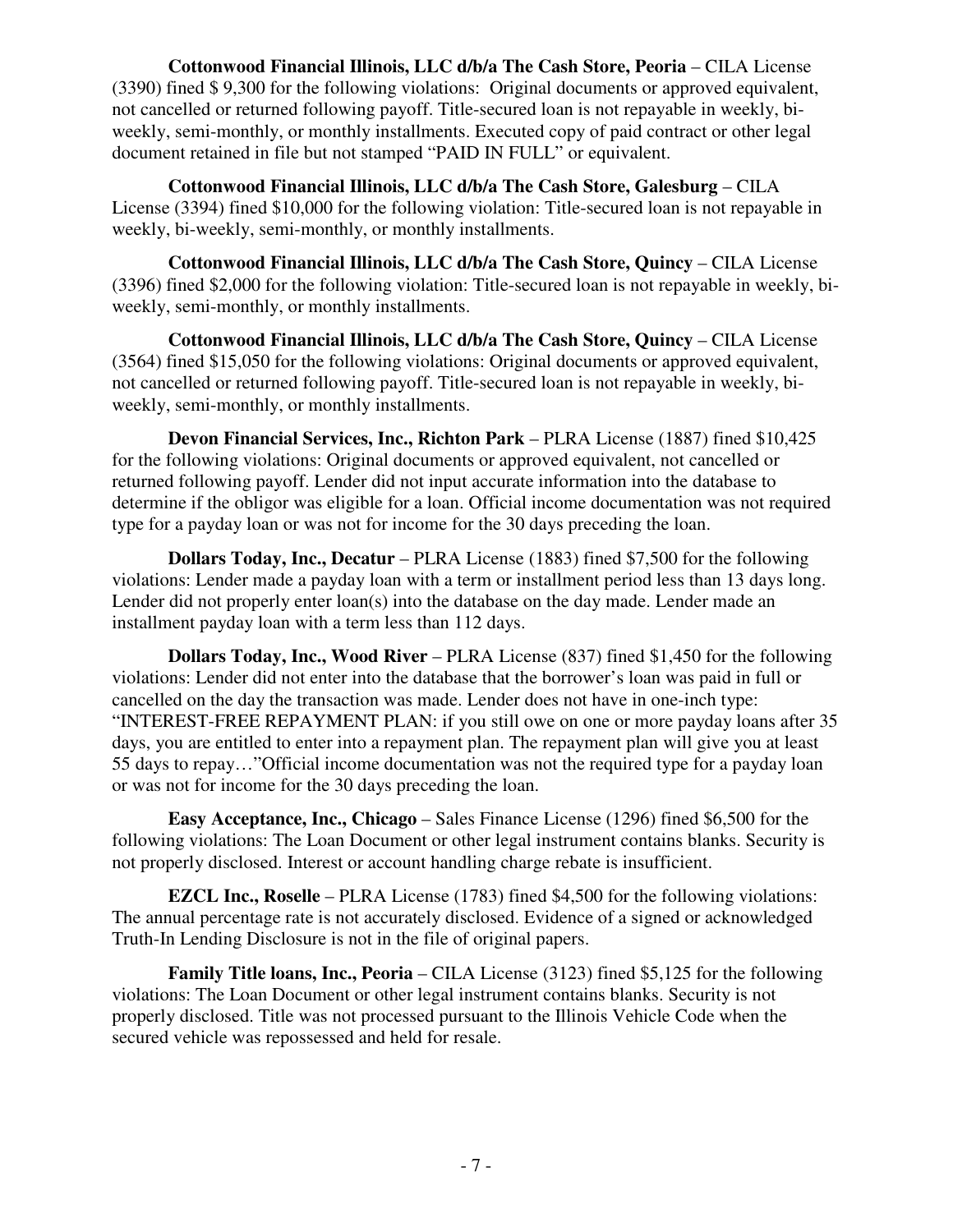**Fiat Financial Money Center LLC, South Elgin** – PLRA License (1497) fined \$4,800 for the following violations: Improper simple interest calculations. Lender did not enter into the database that the borrower's loan was paid in full or cancelled on the day the transaction was made. Lender is imposing finance charges after the final scheduled maturity date of the loan.

 **Fiat Financial Money Center LLC, Bartlett** – PLRA License (1503) fined \$12,425 for the following violations: Licensed location did not prominently display the license or renewal certificate. The loan contract does not state the interest rate, agreed upon by the licensee and the borrower that the licensee charges, contracts for, and receives upon the principle amount. Security is not properly disclosed.

**Fiat Financial Money Center LLC, Rockford – PLRA License (1667) fined \$9,000 or** the following violations: Lender didn't input accurate information into the database to determine if the obligor was eligible for a loan. Lender did not obtain official documentation of the borrower's income before making a payday or title-secured loan.

 **Fiat Financial Money Center LLC, Bartlett** – PLRA License (3258) fined \$1,000 for the following violation: The loan contract does not state the interest rate, agreed upon by licensee and borrower, that the licensee charges, contracts for, and receives upon the principle amount.

 **Genesis Financial & Payment Systems Illinois, LLC Northbrook** – PLRA License (1804) fined \$100,000 for the following violations: Lender did not properly enter loan(s) into database on the day made. Licensee is conducting business at a location other than that stated on the license. The licensee or other person conditioned an extension of credit to a consumer on the consumer's repayment by preauthorized electronic fund transfers.

**Genesis Financial & Payment Systems Illinois, LLC Chicago – PLRA License (1805)** fined \$6,550 for the following violations: Lender did not input accurate information into database to determine if the obligor was eligible for a loan. Lender did not enter into the database that the borrower's loan was paid in full or cancelled on the day the transaction was made. Lender charged more than \$15.50 per \$100 on the initial principle balance and/or on the principle balances scheduled to be outstanding during any installment period on an Installment Payday loan.

 **Genesis Financial & Payment Systems Illinois, LLC Northbrook** – CILA License (3021) fined \$19,825 for the following violations: The title-secured loan or refinancing agreement does not contain the required initial statement providing DFI's toll-free number to call for debt management information. The title-secured loan agreement does not contain a separate statement signed by the borrower that he/she has not had an outstanding title-secured loan in the last 15 days. The Lender took security other than the vehicle title on a title-secured loan.

 **Great Lakes Specialty Finance, Inc., Merrionette Park** – PLRA License (1116) fined \$6,300 for the following violations: The annual interest rate is not accurately disclosed. Lender didn't input accurate information into the database to determine if the obligor was eligible for a loan. Lender made an installment payday and payday loan exceeding 22.5% of the obligor's gross monthly income.

 **Great Lakes Specialty Finance, Inc. Chicago** – PLRA License (1140) fined \$11,000 for the following violations: Lender didn't input accurate information into the database to determine if the obligor was eligible for a loan. Official income documentation was not the required type for a payday loan or was not for income for the 30 days preceding the loan. Loans exceeded 22.5% of borrower's income. Lender made an Installment Payday loan resulting in the borrower having combined outstanding Installment Payday loan payment amount greater than 22.5% of the borrower's gross monthly income.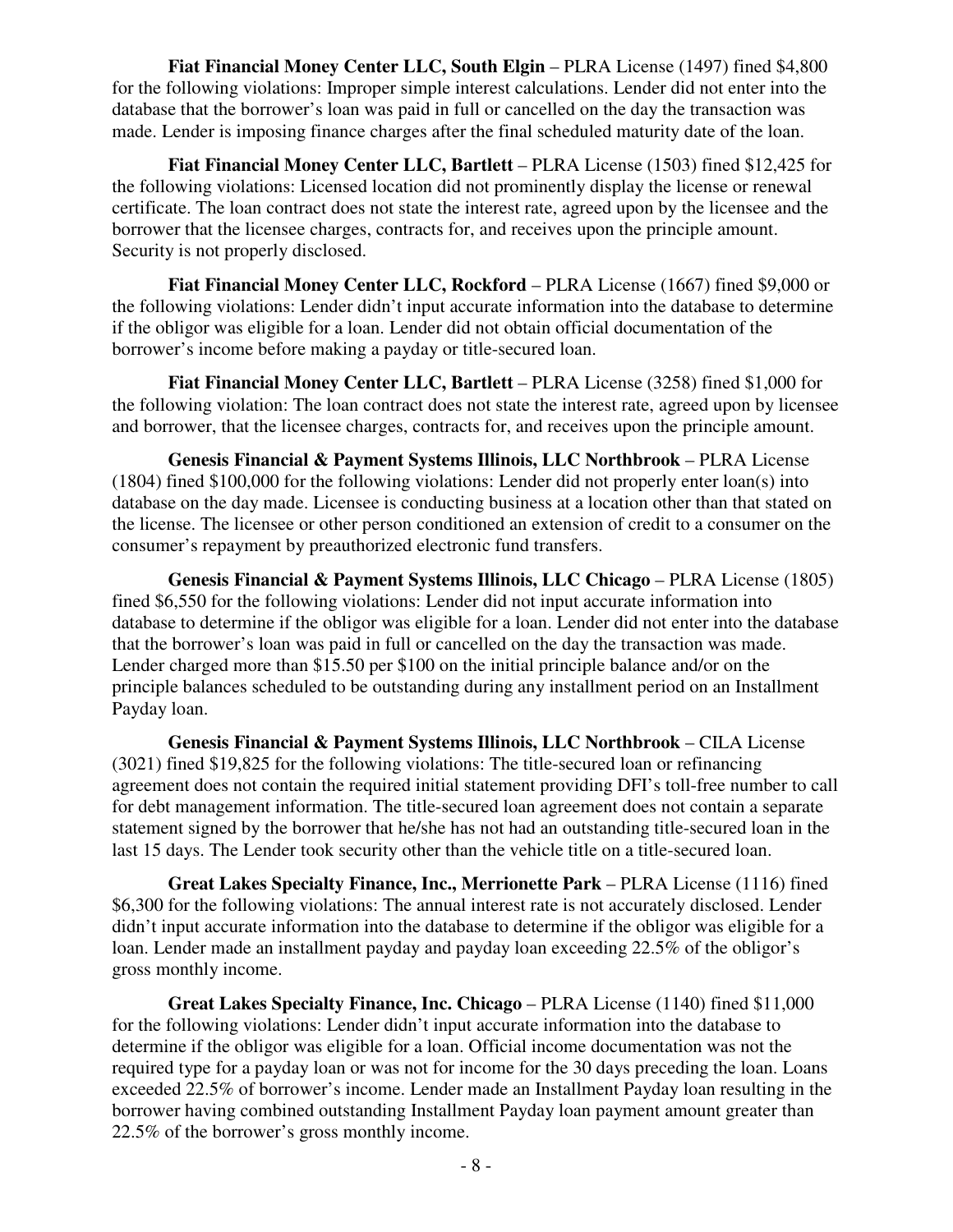**Illini Rapid Cash, Inc., Marion** – CILA License (3515) fined \$10,025 for the following violations: Judgment obtained for incorrect amount or included additional fees not allowed. The lender did not obtain the borrower's most recent income documentation available at the time the loan was made. Lender made a small consumer loan to a consumer for which the total of all payments to be made in any month on the loan exceeds 22.5%of the consumer's gross monthly income.

 **Illinois Motor Credit, Inc., Melrose Park** – PLRA License (1879) fined \$117,175 for the following violations: Lender did not input accurate information into database to determine if the obligor was eligible for a loan. Lender did not enter into the database that the borrower's loan was paid in full or cancelled on the day that the transaction was made. Lender did not properly enter loan(s) into the database on the day made

 **Illinois Title Loans, Inc., Galesburg** – PLRA License (1441) fined \$3,025 for the following violations: Lender did not input accurate information into the database to determine if the obligor was eligible for a loan. Lender made an installment payday loan exceeding 22.5% of the obligor's gross monthly income or Lender made a payday loan exceeding 25% of the obligor's gross monthly income. Executed copy of paid contract or other legal document in the file but not stamped "PAID IN FULL" or equivalent.

 **Illinois Title Loans, Inc., Loves Park** – CILA License (1434) fined \$6,300 for the following violations: Lender did not input accurate information into the database to determine if the obligor was eligible for a loan. Lender did not obtain official documentation of borrower's income before making a payday or title-secured loan. Executed copy of paid contract or other legal document in the file but not stamped "PAID IN FULL" or equivalent.

 **Illinois Title Loans, Inc., Chicago** – CILA License (1782) fined \$9,625 for the following violations: Licensee did not give written notice of intended sales/disposition of repossessed collateral including all required information. Licensee did not send borrower the notice of intended sales/disposition of collateral via certified mail. Payment history of the repossession account does not properly identify the proceeds from the sale of collateral.

**Illinois Title Loans, Inc., Elgin** – CILA License (1913) fined \$2,075 for the following violations: Lender did not immediately take possession of the original title registered to the borrower(s) on the title-secured loan. Lender did not input accurate information into database to determine if the obligor was eligible for a loan. Lender did not obtain any official documentation of the borrower's income before making a payday or title-secured loan.

 **Illinois Title Loans, Inc., Rockford** – CILA License (1915) fined \$1,000 for the following violation: Lender did not input accurate information into database to determine if the obligor was eligible for a loan.

 **Illinois Title Loans, Inc., Lansing** – CILA License (1952) fined \$8,400 for the following violations: Lender made a title-secured loan with a scheduled monthly payment exceeding 50% of the obligor's gross monthly income. Lender didn't input accurate information into the database to determine if the obligor was eligible for a loan. Lender did not obtain any official documentation of the borrower's income before making a payday or title-secured loan.

 **Illinois Title Loans, Inc., Belleville** – CILA License (1977) fined \$2,275 for the following violations: Original documents or approved equivalent not cancelled or returned following payoff. Lender made a title-secured loan with a scheduled monthly payment exceeding 50% of the obligor's gross monthly income. Title-secured lender did not obtain borrower's most recent income documentation available at the time the loan was made. Lender didn't input accurate information into the database to determine if the obligor was eligible for a loan.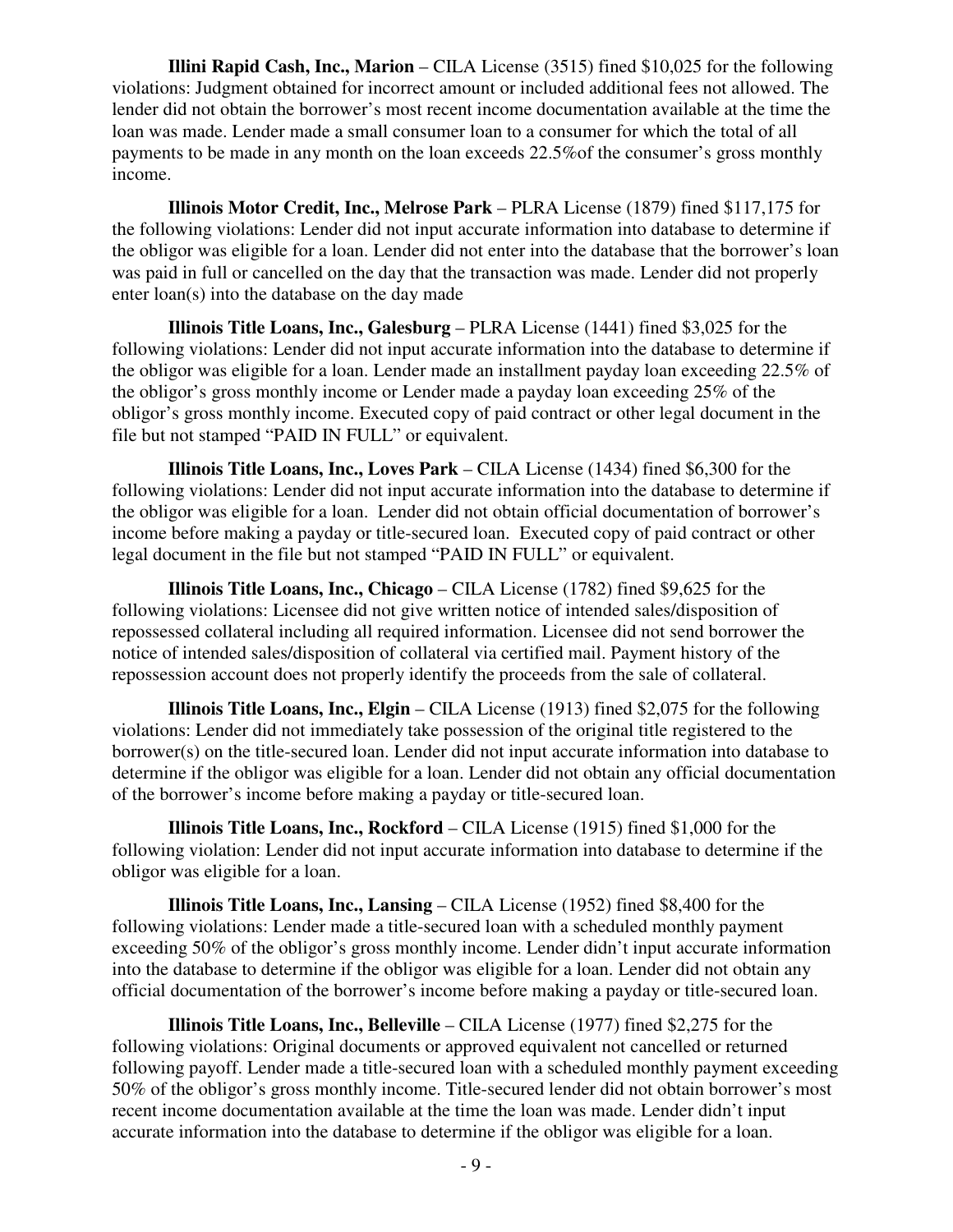**Kahuna Payment Solutions, LLC, Bloomington** – CILA License (2122) fined \$1,500 for the following violation: Incomplete, incorrect, or improper disclosure of itemization of amount financed.

 **KB Investments Inc., Harvey** – CILA License (2921) fined \$1,075 for the following violations: Original documents, or approved equivalent, not cancelled or returned following payoff. Security is not released. Executed copy of paid contract or other legal document retained in file but not stamped "PAID IN FULL" or equivalent.

 **King Auto Title Loans, Inc., Chicago** – CILA License (3109) fined \$37,600 for the following violations: Licensee engaged in collection agency activity without the required Other Business Authorization. Other business is conducted at the licensed location without required approval.

 **King Auto Title Loans, Inc., Chicago** – CILA/PLRA License (3109) fined \$1,050 for the following violations: Licensed location did not prominently display the license or renewal certificate. The licensed location does not maintain a complete permanent file. Licensee is conducting other business without required approval.

 **Midwest Title Loans, Inc., Springfield** – CILA License (1796) fined \$2,200 for the following violations: Improper simple interest calculation. Licensee did not properly update the state database with the required information on the day the transaction or event occurred.

 **Midwest Title Loans, Inc., Harvey** – CILA License (1842) fined \$11,250 for the following violations: Lender made a title-secured loan with a schedule monthly payment exceeding 50% of the obligor's gross monthly income. Title-secured lender did not obtain borrower's most recent income documentation available at the time the loan was made. Lender didn't input accurate information into the database to determine if the obligor was eligible for a loan.

 **Midwest Title Loan, Inc., Decatur** – CILA License (1845) fined \$11,500 for the following violations: Lender made a title-secured loan with a schedule monthly payment exceeding 50% of the obligor's gross monthly income. Lender did not obtain any official documentation of the borrower's income before making a payday loan or title-secured loan. Licensee did not properly update the state database with the required information on the day the transaction or event occurred.

 **Midwest Title Loan, Inc., Swansea** – CILA License (1847) fined \$1,000 for the following violation: Title-secured lender did not obtain borrower's most recent income documentation available at the time the loan was made.

 **Midwest Title Loan, Inc., Chicago** – CILA License (2090) fined \$7,000 for the following violations: Title-secured lender did not obtain borrower's most recent income documentation available at the time the loan was made. Lender did not input accurate information into the database to determine if the obligor was eligible for a loan. Licensee did not properly update the state database with the required information on the day the transaction or event occurred.

 **Midwest Title Loan, Inc., Decatur** – CILA License (2177) fined \$10,250 for the following violations: Lender made a title-secured loan with a scheduled monthly payment exceeding 50% of the obligor's gross monthly income. Title-secured lender did not obtain the borrower's most recent income documentation available at the time the loan was made. Licensee did not properly update the state database with the required information on the day the transaction or event occurred.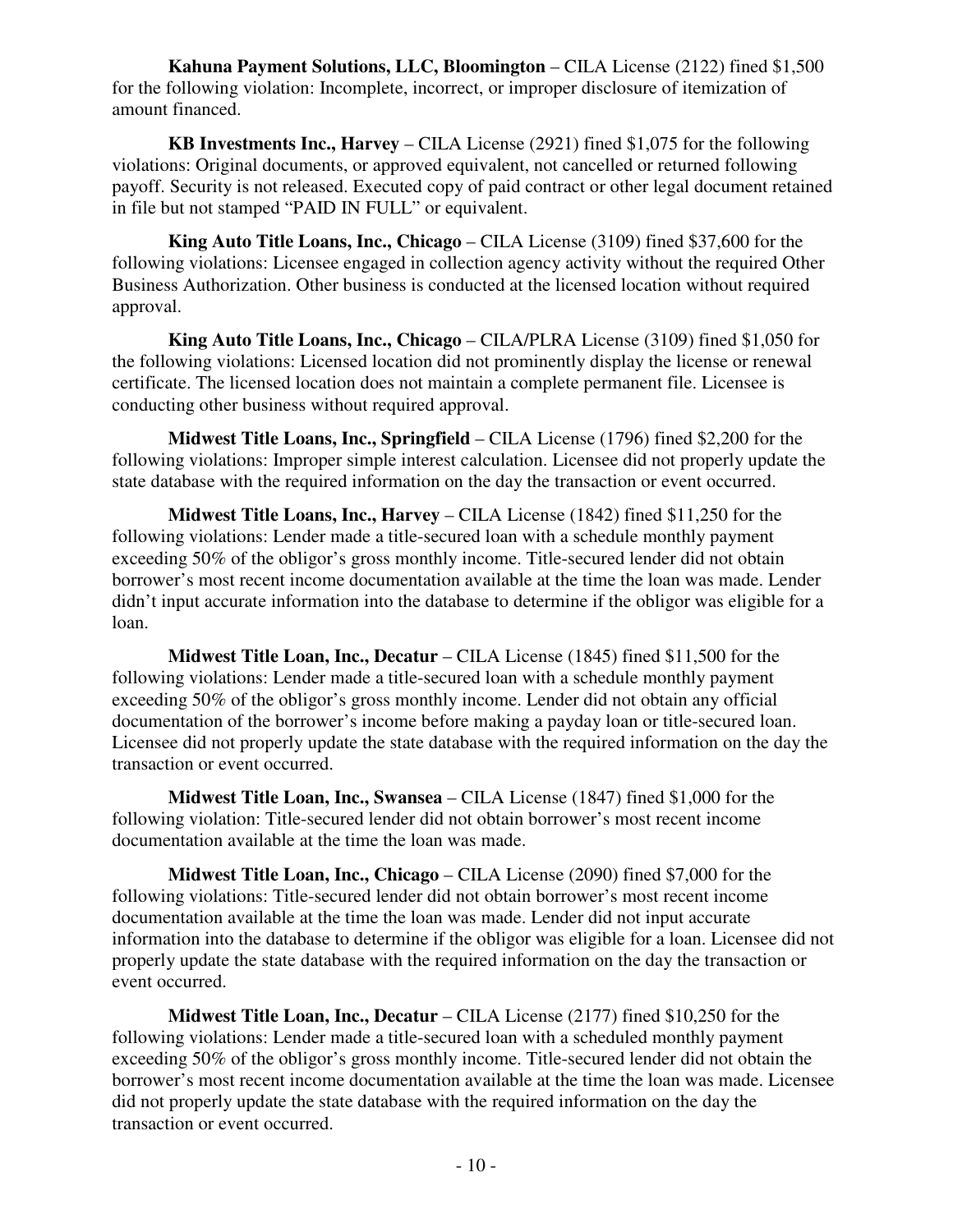**Midwest Title Loan, Inc., Palatine** – CILA License (3670) fined \$5,000 for the following violation: Lender did not obtain any official documentation of the borrower's income before making a payday or title-secured loan.

 **Midwest Title Loan, Inc., Niles** – CILA License (3704) fined \$2,500 for the following violations: Lender made a title-secured loan with a scheduled monthly payment exceeding 50% of the obligor's gross monthly income. Title-secured lender did not obtain the borrower's most recent income documentation available at the time the loan was made.

 **Motion Funding, Inc., Calumet Park** – CILA License (3554) fined \$2,250 for the following violation: Security is not released.

**Nationwide Cassel LLC, Chicago** – Sales Finance License (1224) fined \$2,575 for the following violations: A legal instrument taken in connection with the loan does not bear the loan/transaction number. Improper simple interest calculations. Wage assignment was accepted from borrower that contained blank spaces.

 **Nationwide Loans LLC, Chicago** – CILA License (3272) fined \$13,500 for the following violations: The loan document or other legal instrument contains blanks. The lender took security other than the vehicle title on a title-secured loan. Wage assignment was accepted from borrower that contained blank spaces

 **Preferred Capital Lending, Inc., Elmhurst** – CILA License (1826) fined \$18,000 for the following violations: Lender did not input accurate information into the database to determine if the obligor was eligible for a loan. Lender did not obtain any official documentation of the borrower's income before making a Small Consumer loan. Lender made a small consumer loan to a consumer for which the total of all the payments to be made in any month exceeds 22.5% of the consumer's gross monthly.

 **Personal Finance Company, LLC, Oak Lawn** – CILA/Sales Finance License (3246) fined \$1,750 for the following violations: The Loan Document or other legal instrument contains blanks. A legal instrument taken in connection with the loan does not bear the loan/transaction number. Security is not properly disclosed.

**Personal Finance Company, LLC, Sycamore – CILA License (3435) fined \$2,025 for** the following violations: Licensed location did not prominently display the hours of operation. Licensee did not maintain a positive net worth of a minimum of \$30,000.

**Port Enterprises, Ltd., Belleville** – CILA License (2592) fined \$3,600 for the following violations: Original documents or approved equivalent not cancelled or returned following payoff. The lender did not provide the borrower with written verification of the cash proceeds of the loan on a title-secured loan or payday loan. Lender did not properly enter loan(s) into the database on the day made.

 **QC Financial Services, Inc., Chicago** – CILA License (2255) fined \$1,000 for the following violation: Improper simple interest calculation.

 **QC Financial Services, Inc., Peoria** – CILA License (2540) fined \$1,225 for the following violations: the file of the original papers for the loan is not properly maintained. Evidence of a signed or acknowledged Truth-in Lending Disclosure is not in the file of original papers. File does not contain evidence of a contract signed or acknowledge by the borrower.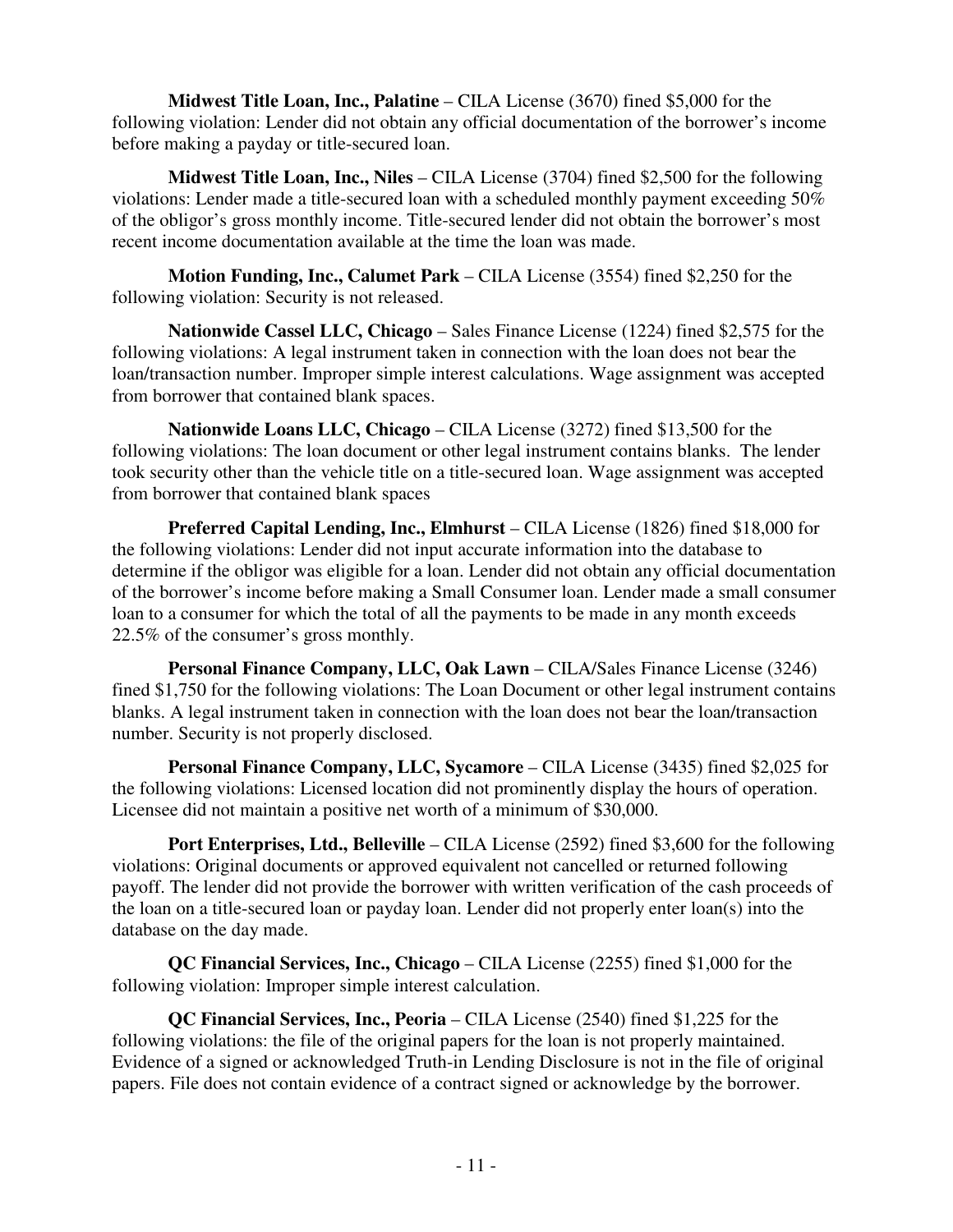**QC Financial Services, Inc., Chicago** – PLRA License (1271) fined \$10,650 for the following violations: Lender did not input accurate information into the database to determine if the obligor was eligible for a loan. Official income documentation was not the required type for a payday loan or was not the income for the 30 days preceding the loan. Lender charged more than \$15.50 per \$100 on the initial principle balance and/or on the principle balances scheduled to be outstanding during the installment period on an Installment Payday loan.

 **RWI Investments LLC, Oak Lawn** – CILA License (3552) fined \$9,775 for the following violations: Licensee charged a fee not allowed. The licensed location did not properly maintain individual account records or transaction histories. The licensee's account record does not show all of the require items.

 **RWI Investments LLC, Aurora** – CILA License (3553) fined \$4,375 for the following violations: Improper simple interest calculations. Security is not properly disclosed. The payment receipt does not accurately show the required elements.

 **SFC of Illinois, L.P. Rochelle –** CILA License (2405) fined \$1,750 for the following violations: Interest or account handling charge rebate is insufficient. The lender did not obtain the borrower's most recent income documentation available at the time the loan was made.

 **SFC of Illinois, L.P. Sparta** – CILA License (2413) fined \$4,500 for the following violations: The lender did not obtain borrower's most recent income documentation available at the time the loan was made. Lender did not obtain any official documentation of the borrower's income before making a Small consumer loan. Lender did not accurately input the borrower's gross monthly income into the database for a small consumer loan.

 **SFC of Illinois, L.P. Highland** – CILA License (2419) fined \$3,000 for the following violations: Lender did not obtain any official documentation of the borrower's income before making a small consumer loan. Lender made a small consumer loan to a consumer for which the total of all payments to be made in any month on the loan exceeds 22.5% of the consumer's gross monthly income. Lender did not accurately input borrower's gross monthly income into the database for a small consumer loan.

 **SFC of Illinois, L.P. Centralia** – CILA License (2426) fined \$11,250 for the following violations: Interest or account handling charge rebate insufficient. The lender did not obtain borrower's most recent income documentation available at the time the loan was made. Lender made a small consumer loan to a consumer for which the total of all payments to be made in any month on the loan exceeds 22.5% of the consumer's gross monthly income.

 **SFC of Illinois, L.P. Danville** – CILA License (2436) fined \$7,075 for the following violations: The loan document or other legal instrument contains blanks. The lender did not obtain borrower's most recent income documentation available at the time the loan was made. Lender made a small consumer loan to a consumer for which the total of all payments to be made in any month on the loan exceeds 22.5% of the consumer's gross monthly income.

 **SFC of Illinois, L.P. Du Quoin** – CILA License (2477) fined \$3,750 for the following violations: Interest or account handling charge rebate is insufficient. The lender did not obtain borrower's most recent income documentation available at the time the loan was made. Lender made a small consumer loan to a consumer for which the total of all payments to be made in any month on the loan exceeds 22.5% of the consumer's gross monthly income.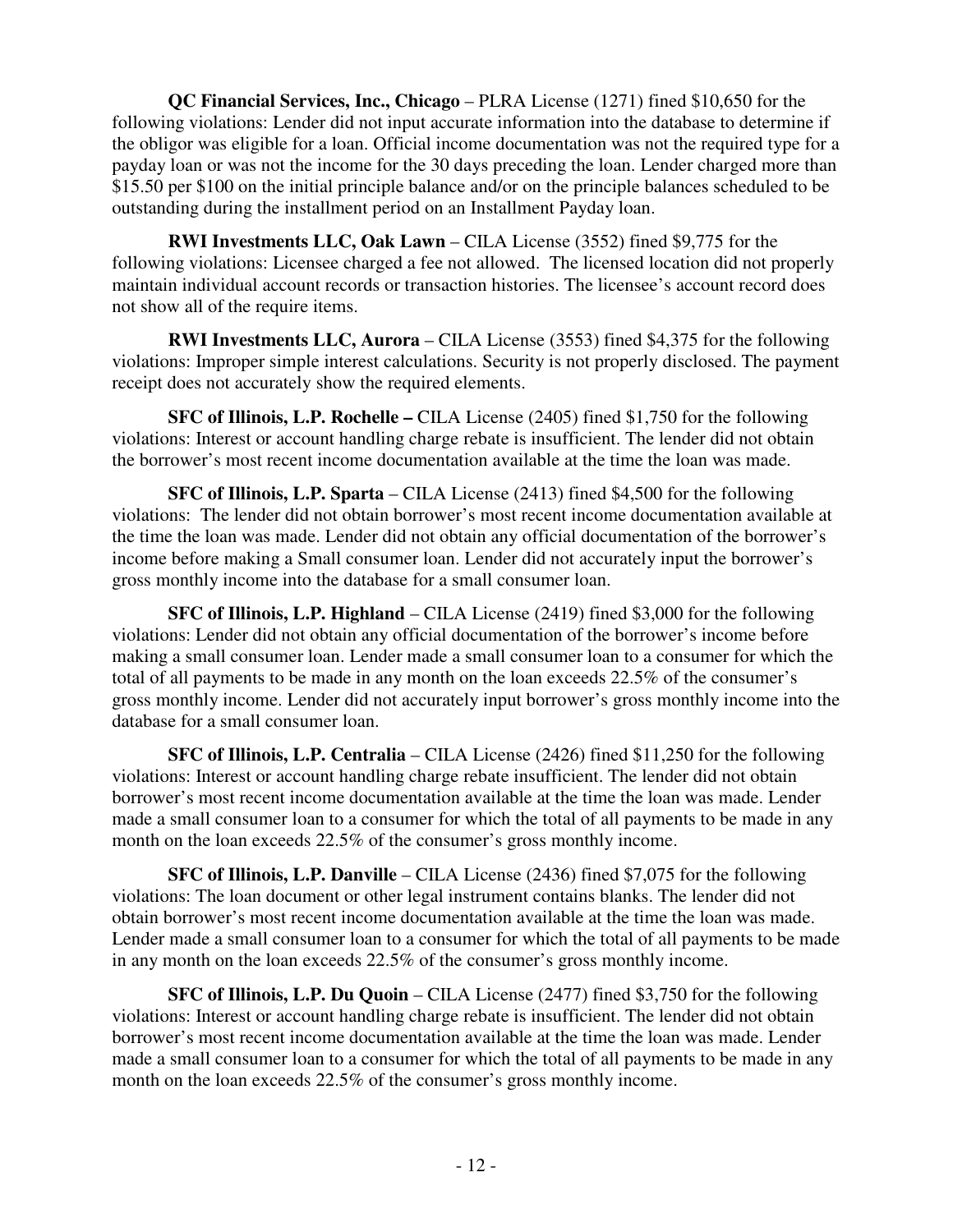**SFC of Illinois, L.P. Anna** – CILA License (3007) fined \$2,500 for the following violations: The lender did not obtain borrower's most recent income documentation available at the time the loan was made. Lender made a small consumer loan to a consumer for which the total of all payments to be made in any month on the loan exceeds 22.55 of the consumer's gross monthly income.

 **Short Term Loans, LLC, Streamwood** – PLRA License (1434) fined \$15,175 for the following violations: Original documents or approved equivalent not cancelled or returned following payoff. Lender did not input accurate information into the database to determine if the obligor was eligible for a loan. Executed copy of paid contract or other legal document in the file but not stamped "PAID IN FULL" or equivalent.

 **Sordi Incorporated, Rockford** – PLRA License (1827) fined \$4,000 for the following violations: Lender did not input accurate information into the database to determine if the obligor was eligible for a loan. Lender did not obtain any official documentation of the borrower's income before making a payday loan or title-secured loan.

 **Sordi Incorporated, Rockford** – PLRA License (1844) fined \$11,375 for the following violations: Security is not properly disclosed. Lender did not input accurate information into the database to determine if the obligor was eligible for a loan. Lender did not obtain any official documentation of the borrower's income before making a payday or title-secured loan.

 **Sordi Incorporated, Rockford** – PLRA License (1845) fined \$3,250 for the following violations: Security is not properly disclosed. Lender did not obtain any official documentation of the borrower's income before making a payday or title-secured loan.

 **St. Louis Financial Group, LLC Swansea** – CILA License (2613) fined \$2,425 for the following violations: Original documents or approved equivalent not cancelled or returned following payoff. Licensee has not made loan payable as agreed between lender and obligor in the loan agreement. Lender did not obtain any official documentation of the borrower's income before making a Small consumer loan.

 **State Finance Co., Centralia** – CILA License (2145) fined \$6,750 for the following violations: Lender did not input information into the database within 90 days after making a small consumer loan. The Lender did not obtain borrower's most recent income documentation available at the time the loan was made. Lender made a small consumer loan to a consumer for which the total of all payments to be made in any month on the loan exceeds 22.5% of the consumer's gross monthly income.

 **State Finance Co., West Frankfort** – CILA License (2456) fined \$2,500 for the following violations: The lender did not obtain borrower's most recent income documentation available at the time the loan was made. Lender did not obtain any official documentation of the borrower's income before making a Small consumer loan. Lender made a small consumer loan to a consumer for which the total of all payments to be made in any month on the loan exceeds 22.5% of the consumer's gross monthly income.

**State Finance Co., Carmi** – CILA License (2859) fined \$6,250 for the following violations: Lender did not input information into the database within 90 days after making a small consumer loan. The lender did not obtain borrower's most recent income documentation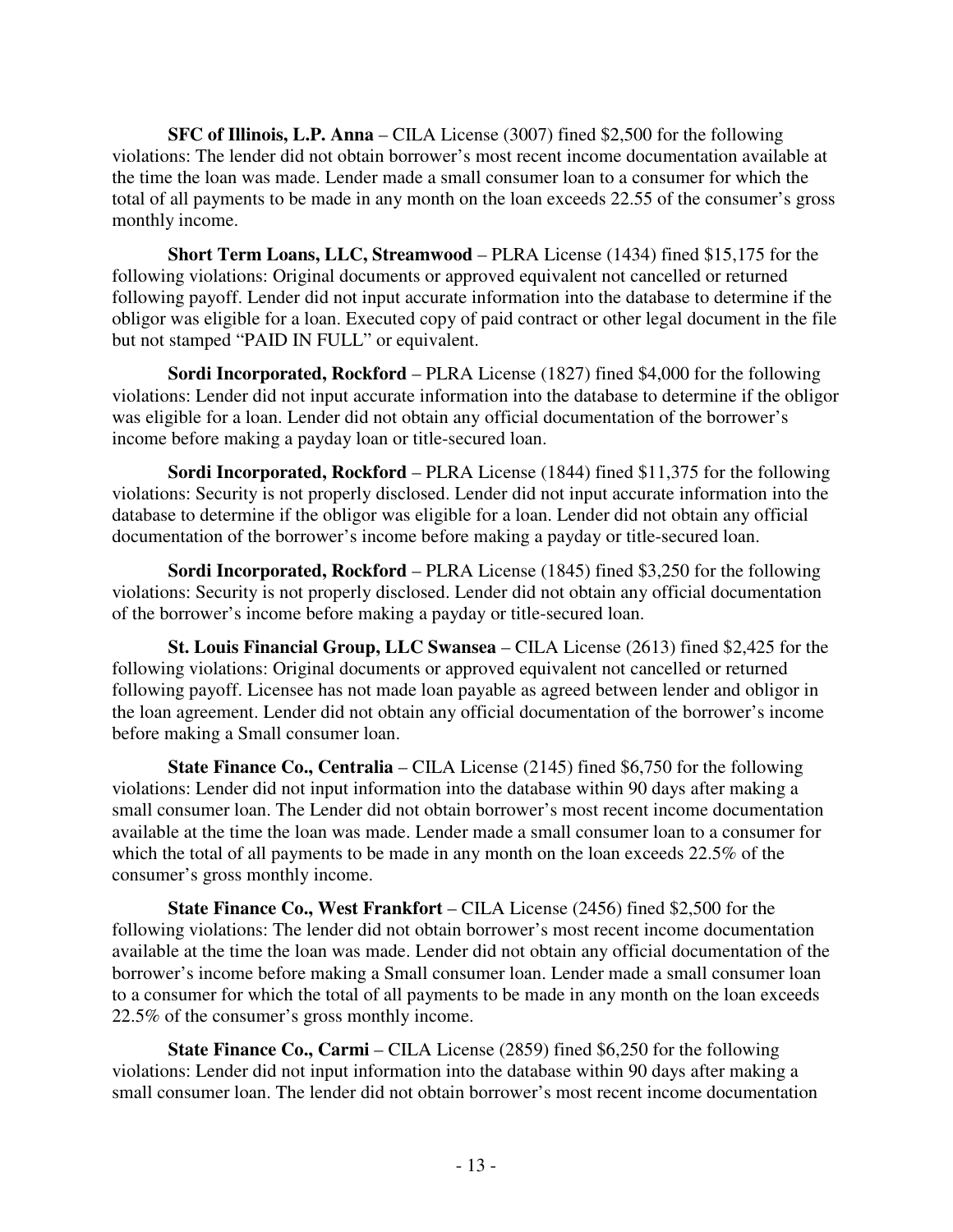available at the time the loan was made. Lender did not obtain any official documentation of the borrower's income before making a Small consumer loan. Lender made a small consumer loan to a consumer for which the total of all payments to be made in any month on the loan exceeds 22.5% of the consumer's gross monthly income.

 **State Finance Co., Du Quoin** – CILA License (2862) fined \$4,700 for the following violations: The annual percentage rate is not accurately disclosed. The lender did not obtain the borrower's most recent income documentation available at the time the loan was made. Lender did not obtain any official documentation of the borrower's income before making a small consumer loan.

 **State Finance Co., Quincy** – CILA License (3118) fined \$1,000 for the following violation: Lender made a small consumer loan exceeding 99% Annual Percentage Rate.

 **State Finance Co., Belleville** – CILA License (3120) fined \$28,750 for the following violations: Interest or account handling charge rebate is insufficient. Lender did not input information into the database within 90 days after making a Small consumer loan. The lender did not obtain borrower's most recent income documentation available at the time the loan was made.

 **Stryker Auto Finance, Elgin** – Sales Finance License (1242) fined \$4,575 for the following violations: Recording fee or closing cost collected but not paid. Security is not properly disclosed. Licensee did not send borrower a Notice of the Right to Redeem with all required information.

 **Sun Cash of Wisconsin, LLC, Calumet City** – CILA License (1716) fined \$11,100 for the following violations: Lender made a small consumer loan exceeding 99% Annual Percentage Rate. Lender did not input information into the database within 90 days after making a small consumer loan. Lender makes small consumer loans into the database but does not have the pamphlets describing general information about consumer credit and the consumer's rights and responsibilities.

**Sun Loan Company Illinois No. 2, Inc., Alton – CILA License (1176) fined \$6,000 for** the following violation: Lender did not obtain any official documentation of the borrower's income before making a small consumer loan.

**Sun Loan Company Illinois No. 2, Inc., Centralia** – CILA License (1202) fined \$2,500 for the following violations: Interest or account handling charge rebate is insufficient. Lender did not obtain any official documentation of the borrower's income before making a small consumer loan. Lender made a small consumer loan to a consumer for which the total of all payments to be made in any month on the loan exceeds 22.5% of the consumer's gross monthly income.

**Sun Loan Company Illinois No. 2, Inc., Mount Vernon** – CILA License (1203) fined \$5,800 for the following violations: Lender did not obtain borrower's most recent income documentation available at the time the loan was made. Lender did not obtain any official documentation of the borrower's income before making a Small consumer loan. Executed copy of paid contract or other legal document retained in file but not stamped "PAID IN FULL" or equivalent.

**Sun Loan Company Illinois No. 2, Inc., Marion – CILA License (1239) fined \$19,250** for the following violations: Interest or account handling charge rebate is insufficient. The lender did not obtain borrower's most recent income documentation available at the time the loan was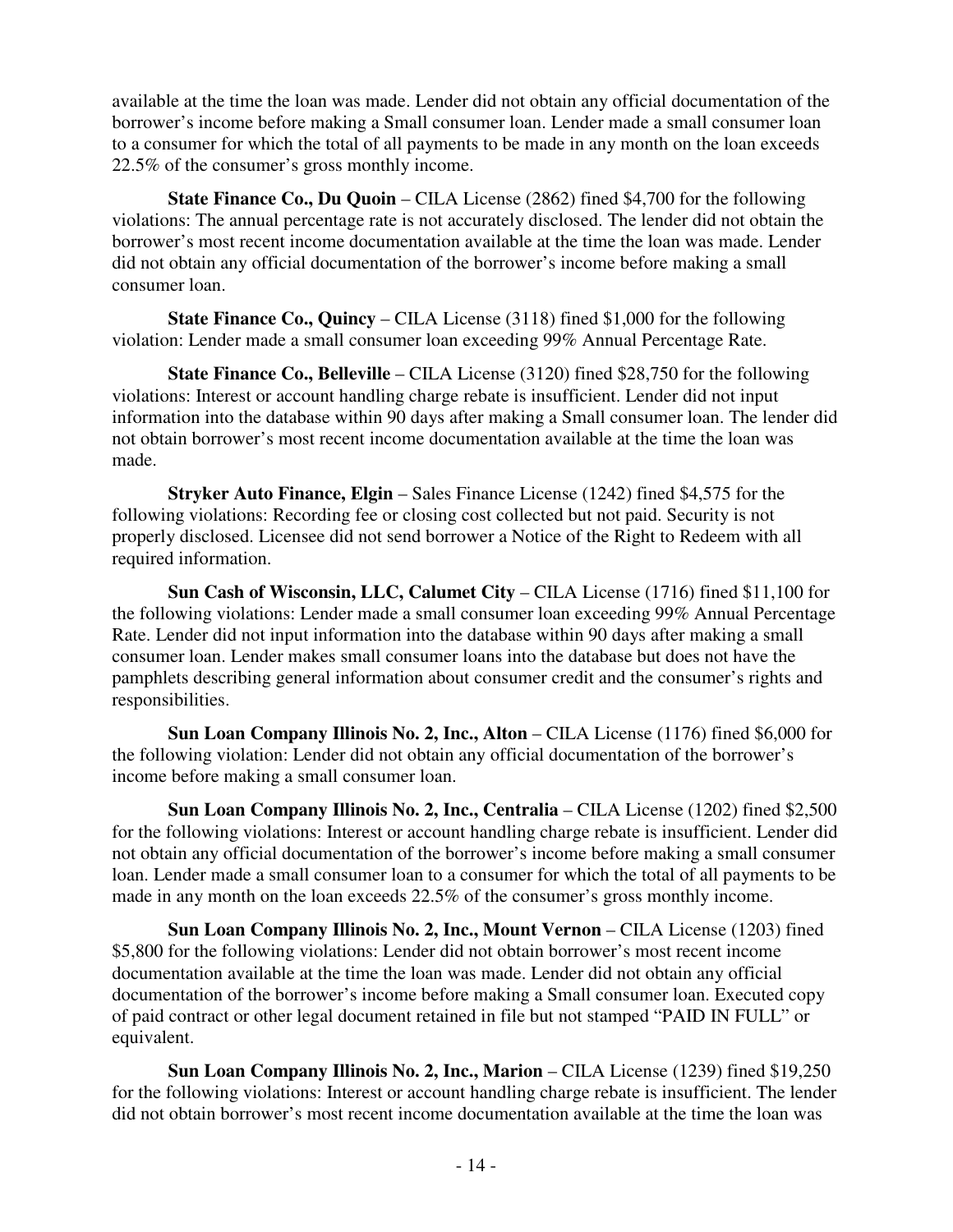made. Lender did not obtain any official documentation of the borrower's income before making a small consumer loan. Lender made a small consumer loan to a consumer for which the total of all payments to be made in any month on the loan exceeds 22.5% of the consumer's gross monthly income.

**Sun Loan Company Illinois No. 2, Inc., West Frankfort – CILA License (3002) fined** \$2,000 for the following violations: Lender did not obtain any official documentation of the borrower's income before making a small consumer loan. Lender made a small consumer loan to a consumer for which the total of all payments to be made in any month on the loan exceeds 22.5% of the consumer's gross monthly income.

 **Sun Loan Company Illinois No. 2, Inc., Anna** – CILA License (3276) fined \$3,750 for the following violations: Interest or account handling charge rebate is insufficient. The Lender did not obtain borrower's most recent income documentation available at the time the loan was made. Lender did not obtain any official documentation of the borrower's income before making a small consumer loan. Lender made a small consumer loan to a consumer for which the total of all payments to be made in any month on the loan exceeds 22.5% of the consumer's gross monthly income.

 **Swansea Quick Cash, Inc., Swansea** – CILA License (1689) fined \$1,250 for the following violations: Lender made a title-secured loan with a scheduled monthly payment exceeding 50% of the obligor's gross monthly income. Title-secured lender did not obtain borrower's most recent income documentation available at the time the loan was made.

 **The Payday Loan Store of Illinois, Bolingbrook** – PLRA License (1309) fined \$8,675 for the following violations: Improper simple interest calculations. Lender didn't input accurate information into the database to determine if the obligor was eligible for a loan. Upon receipt of a check from a consumer for a loan, the lender did not immediately stamp the back of the check with an endorsement that states: "The check is being negotiated as part of the loan under the Payday Loan Reform Act."

 **The Payday Loan Store of Illinois, South Holland** – PLRA License (1315) fined \$3,225 for the following violations: The loan document or other legal instrument contains blanks. Lender did not input accurate information into the database to determine if the obligor was eligible for a loan. Upon receipt of a check from a consumer for a loan, the lender did not immediately stamp the back of the check with an endorsement that states: "The check is being negotiated as part of the loan under the Payday Loan Reform Act."

 **The Payday Loan Store of Illinois, South Holland** – PLRA License (1325) fined \$7,600 for the following violations: The loan contract does not state the interest rate agreed upon by the licensee and the borrower, the licensee charges, contracts for, and receives upon the principle amount. Improper simple interest calculations. The payment receipt does not accurately show the required elements.

 **The Payday Loan Store of Illinois, Country Club Hills** – PLRA License (1334) fined \$3,475 for the following violations: The licensed location does not maintain a complete permanent file. The annual percentage rate is not accurately disclosed. The loan document or other legal instrument contains blanks. Improper simple interest calculations. Security is not released.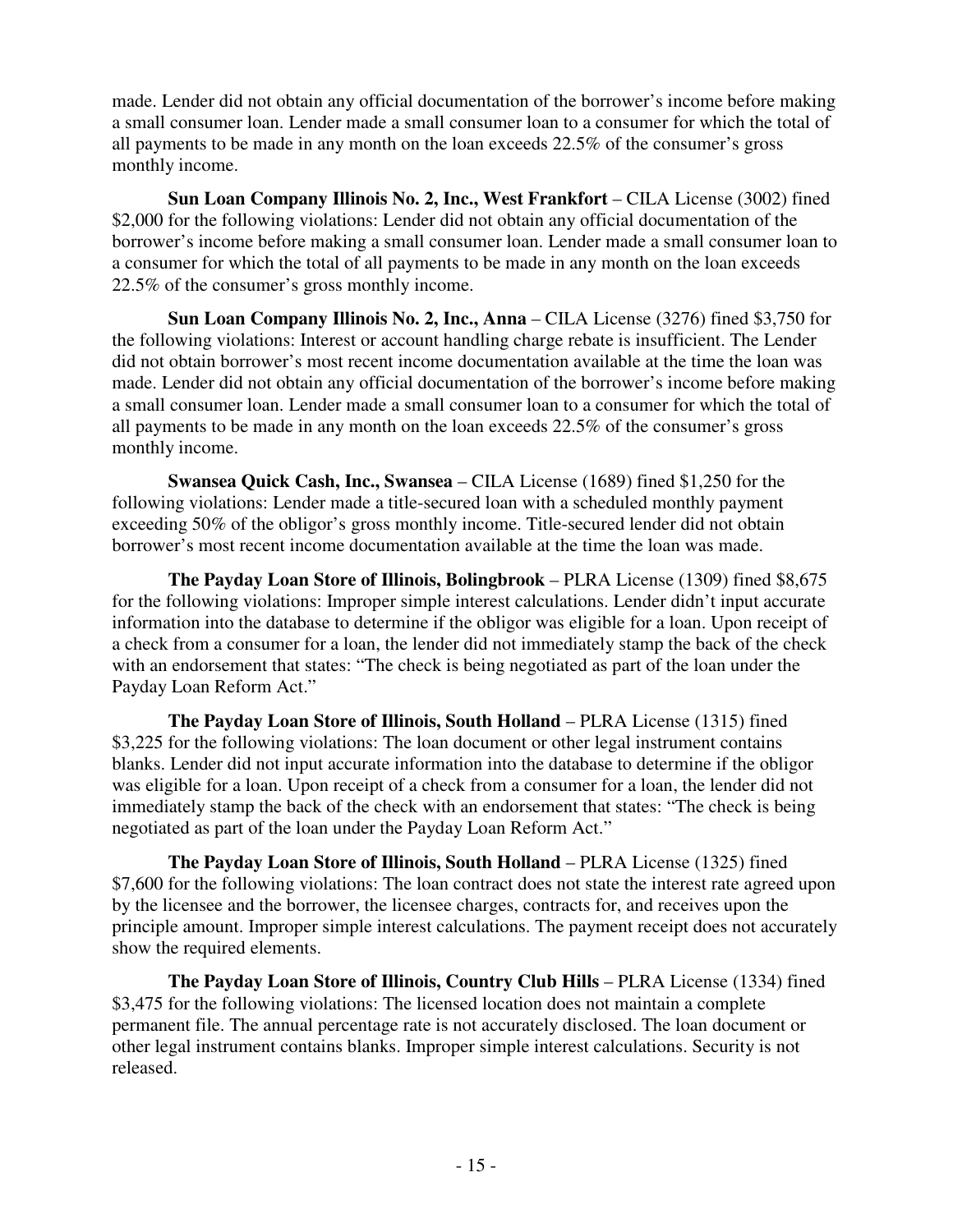**The Payday Loan Store of Illinois, Chicago** – CILA License (1395) fined \$12,150 for the following violations: The loan contract does not state the interest rate agreed upon by the licensee and the borrower, the licensee charges, contracts for, and receives upon the principle amount. Improper simple interest calculations. Security is not released.

 **The Payday Loan Store of Illinois, Broadview** – CILA License (1532) fined \$28,000 for the following violations: The loan contract does not state the interest rate agreed upon by the licensee and the borrower, the licensee charges, contracts for, and receives upon the principle amount. Improper simple interest calculations.

 **The Payday Loan Store of Illinois, Hazel Crest** – PLRA License (1652) fined \$1,150 for the following violations: Improper simple interest calculations. Security is not properly disclosed

 **The Payday Loan Store of Illinois, Country Club Hills** – CILA License (1698) fined \$6,300 for the following violations: Lender made a title-secured loan with a scheduled monthly payment exceeding 50% of the obligor's gross monthly income. Title-secured lender did not obtain borrower's most recent income documentation available at the time the loan was made. Lender did not input accurate information into the database to determine if the obligor was eligible for a loan

 **The Payday Loan Store of Illinois, Country Club Hills** – CILA License(3507) fined \$20,700 for the following violations: The loan contract does not state the interest rate agreed upon by the licensee and the borrower, what the licensee charges, contracts for, and receives upon the principle amount. A legal instrument taken in connection with the loan does not bear the loan/transaction number. Improper simple interest calculations.

 **Title Cash of Illinois, Inc., Mt. Vernon** – PLRA License (1855) fined \$10,600 for the following violations: The loan contract does not accurately disclose the schedule of payments or the total of payments. Official income documentation was not the required type for a payday loan or was not for income for the 30 days preceding the loan. Lender charged more than \$15.50 per \$100 on the initial principle balance and/or on the principle balances scheduled to be outstanding during any installment period on an Installment Payday Loan.

 **Title Cash of Illinois, Inc., Loves Park** – PLRA License (1864) fined \$1,000 for the following violation: Lender did not obtain any official documentation of the borrower's income before making a payday or title-secured loan.

 **Title Cash of Illinois, Inc., Champaign** – PLRA License (1865) fined \$7,600 for the following violations: Lender does not have a notice posted stating that the lender cannot use the criminal process against a consumer to collect any payday loan. Lender does not have posted in one inch type: "INTERST-FREE REPAYMENT PLAN: If you still owe on one or more payday loans after 35 days, you are entitled to enter into a repayment plan. The repayment plan will give you at least 55 days to repay …" Lender charged more than \$15.50 per \$100 one the initial principle balance and/or on the principle balances scheduled to be outstanding during any installment period on an Installment Payday loan.

 **Title Cash of Illinois, Inc., Rock Island** – CILA License (3313) fined \$1,150 for the following violations: The loan document or other legal instrument contains blanks. Improper simple interest calculations.

 **Title Cash of Illinois, Inc., Mt. Vernon** – CILA License (3516) fined \$7,425 for the following violations: Lender made a title-secured loan with a scheduled monthly payment exceeding 50% of the obligor's gross monthly income. Title-secured lender did not obtain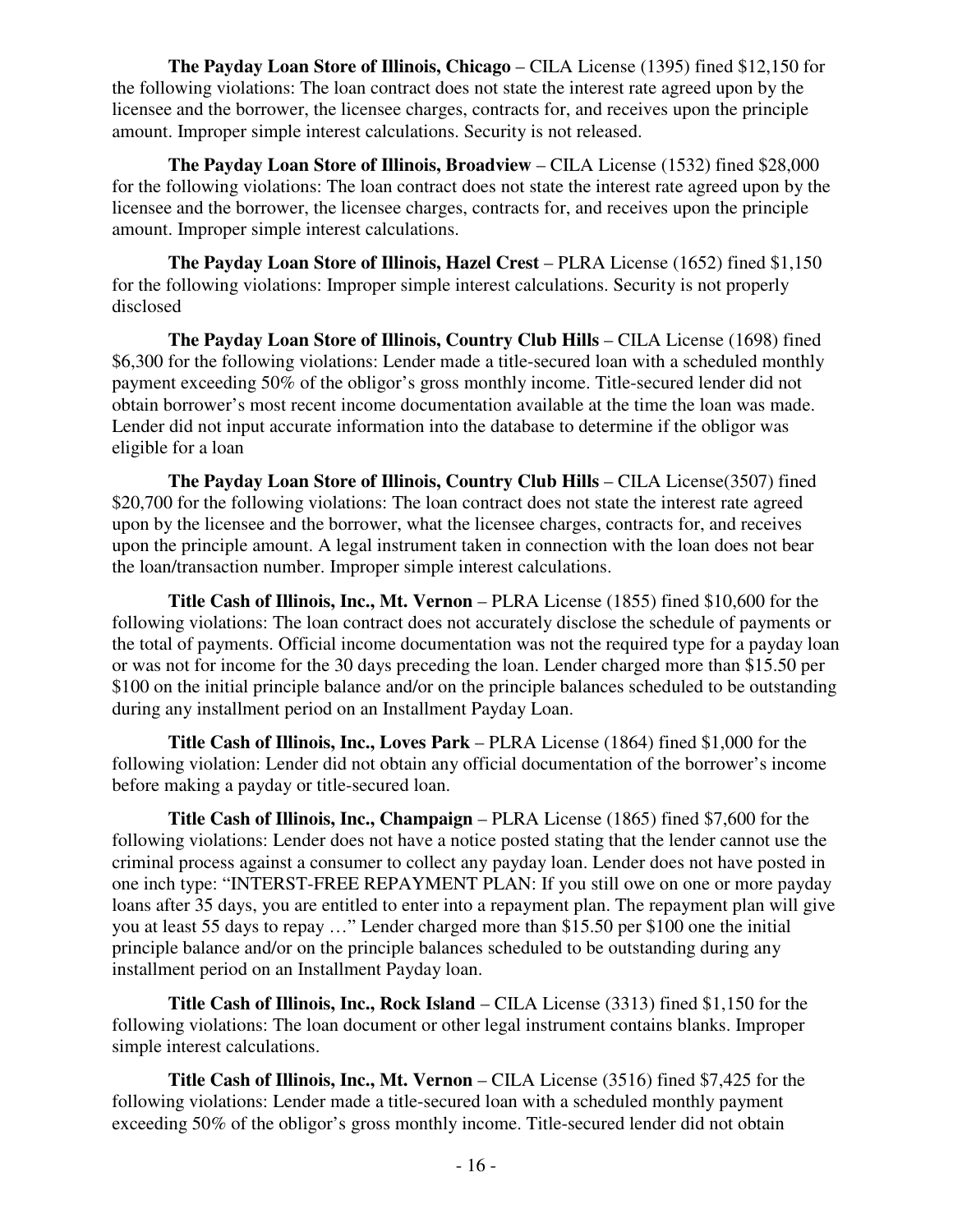borrower's most recent income documentation available at the time the loan was made. Licensee did not dispose of repossessed collateral in a commercially reasonable manner.

 **Title Lenders, Inc., Granite City** – PLRA License (1491) fined \$6,075 for the following violations: Improper simple interest calculations. Original documents or approved equivalent, not cancelled or returned following payoff. Lender did not obtain any official documentation of borrower's income before making a payday or title-secured loan.

 **Title Lenders, Inc., Aurora** – CILA License (2197) fined \$4,825 for the following violations: Recording fee or closing cost is collected but not paid. Documentation is not in file to indicate lien was released or title was returned to borrower on a title-secured loan within 24 hours or 5 days if paid by check. Lender did not input accurate information into the database to determine if the obligor was eligible for a loan.

 **Title Lenders, Inc., Chicago** – CILA License (2201) fined \$4,550 for the following violations: Recording fee or closing cost is collected but not paid. Original documents, or approved equivalent not cancelled or returned following payoff. Lender didn't input accurate information into the database to determine if the obligor was eligible for a loan.

 **Title Loan Company Inc., Fairview Heights** – PLRA License (1738) fined \$1,025 for the following violations: The first installment period is excessively longer than the remaining periods. Lender made a Installment Payday loan that resulted in the borrower having outstanding Installment Payday loan(s) more than 180 consecutive days.

 **TitleMax of Illinois, Inc., Peoria** – CILA License (3239) fined \$1,800 for the following violations: The licensee is illegally taking the power of attorney. Licensee did not properly update the state database with the required information on the day the transaction or event occurred.

 **TitleMax of Illinois, Inc., Peoria** – CILA License (3241) fined \$3,700 for the following violations: The licensee is illegally taking the power of attorney. Title-secured lender did not obtain borrower's most recent income documentation available at the time the loan was made. Licensee did not properly update the state database with the required information on the day the transaction or event occurred.

 **TitleMax of Illinois, Inc., Peoria** – CILA License (3265) fined \$1,950 for the following violations: The licensee is illegally taking the power of attorney. Licensee did not properly update the state database with the required information on the day the transaction or event occurred.

 **TitleMax of Illinois, Inc., Highland** – CILA License (3305) fined \$3,150 for the following violations: The licensee is illegally taking the power of attorney. The licensee did not have receipts to document charges in connection with the sale of collateral.

 **TitleMax of Illinois, Inc., Collinsville** – CILA License (3562) fined \$7,450 for the following violations: Lender made a title-secured loan with a scheduled monthly payment exceeding 50% of the obligor's gross income. Licensee did not dispose of repossessed collateral in a commercially reasonable manner. Licensee did not properly update the state database with the required information on the day the transaction or event occurred.

 **TitleMax of Illinois, Inc., Cahokia** – CILA License (3289) fined \$2,275 for the following violations: The licensee is illegally taking the power of attorney. Original documents or approved equivalent not cancelled or returned following payoff.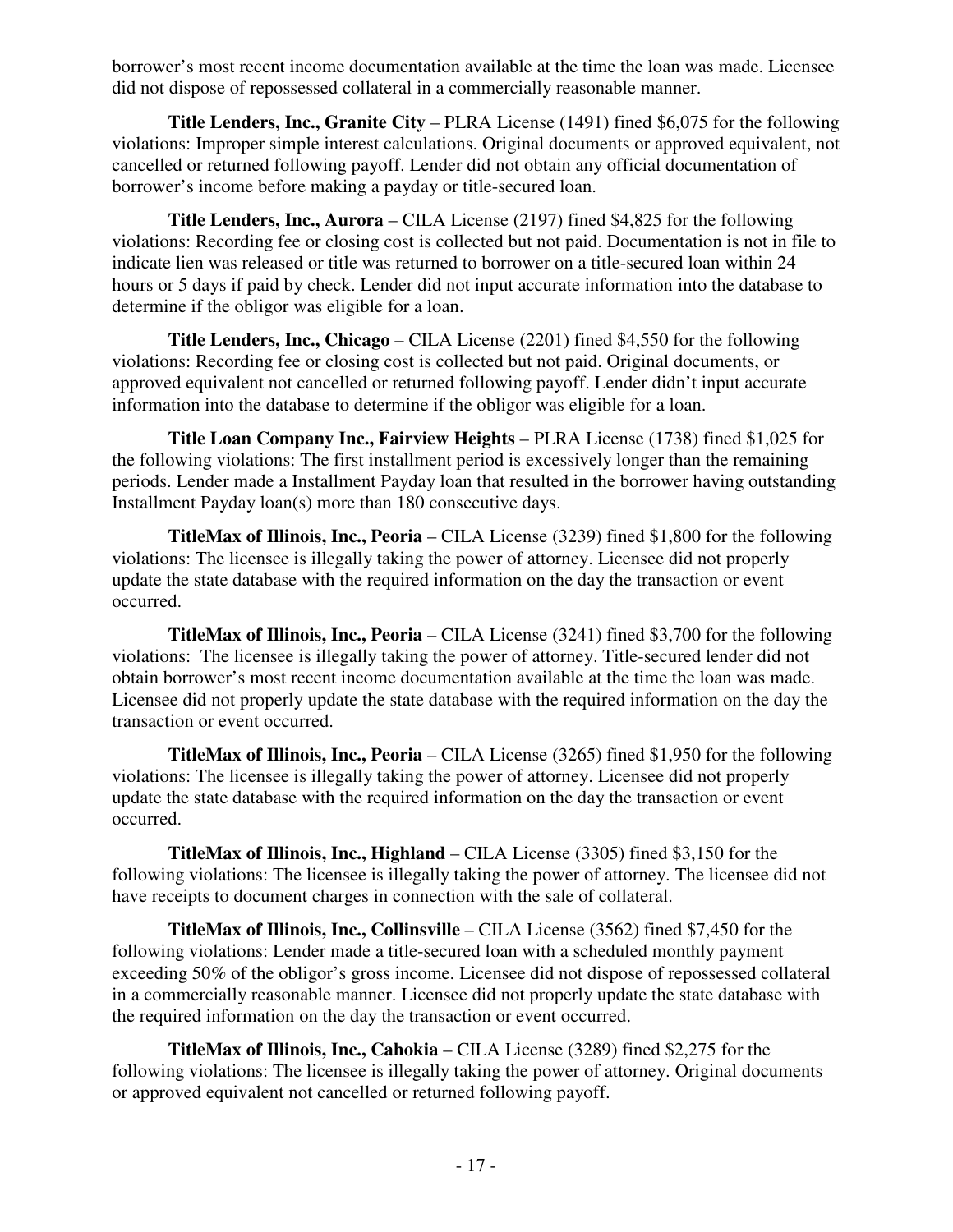**TitleMax of Illinois, Inc., Decatur** – CILA License (3600) fined \$1,000 for the following violation: Lender made a title-secured loan with a scheduled monthly payment exceeding 50% of the obligor's gross income.

 **Tri-State Financial Services, Inc., Orland Park** – PLRA License (1670) fined \$1,000 for the following violation: Execution of the payday loan repayment plan agreement was not made in the same manner in which the loan was made or was not evidenced in writing.

 **Tri-State Financial Services, Inc., Melrose Park** – PLRA License (1872) fined \$1,300 for the following violations: The annual percentage rate is not accurately disclosed. Lender did not verify that the loan was permissible. Lender did not enter into the database that the borrower's loan was paid in full or cancelled on the day the transaction was made.

 **Tri-State Financial Services, Inc., Melrose Park** – CILA License (3565) fined \$3,150 for the following violations: Improper simple interest calculations. Records do not indicate if repossession was voluntary or involuntary.

 **Tri-State Financial Services, Inc., Aurora**– CILA License (3567) fined \$4,725 for the following violations: Lender made a title-secured loan with a scheduled monthly payment exceeding 50% of the obligor's gross income. Title-secured lender did not obtain borrower's most recent income documentation available at the time the loan was made. Lender did not input accurate information into the database to determine if the obligor was eligible for a loan.

 **Tri-State Financial Services, Inc., Melrose Park** – CILA License (3674) fined \$2,150 for the following violations: Lender did not input accurate information into the database to determine if the obligor was eligible for a loan. Require lenders to input information into the database which is required by the department.

 **Universal Lenders of Wisconsin, LLC, Schiller Park** – CILA License (3501) fined \$45,425 for the following violations: Lender did not input accurate information into the database to determine if the obligor was eligible for a loan. The lender did not obtain the borrower's most recent income documentation available at the time the loan was made. The licensee or other person conditioned an extension of credit to a consumer on the consumer's repayment by preauthorized electronic fund transfers.

 **Uptown Cash LLC, Chicago** – PLRA License (1807) fined \$19,450 for the following violations: Security is not properly disclosed. Lender did not input accurate information into the database to determine if the obligor was eligible for a loan. Official income documentation was not required type for a payday loan or was not for income for the 30 days preceding the loan.

 **Waukegan Loan Management, Waukegan** – CILA License (3667) fined \$5,000 for the following violation: The licensee or other person conditioned an extension of credit to a consumer on the consumer's repayment by preauthorized electronic fund transfers.

 **Wink Development LLC, Fairfield** – PLRA License (1892) fined \$1,250 for the following violation: Official income documentation was not required type for a payday loan or was not for income for the 30 days preceding the loan.

 **World Finance Corporation of Illinois, Centralia** – CILA License (1297) fined \$2,550 for the following violations: Original documents or approved equivalent not cancelled or returned following payoff. The lender did not obtain the borrower's most recent income documentation available at the time the loan was made. Lender made a small consumer loan to a consumer for which the total of all payments to be made in any month on the loan exceeds 22.5% of the consumer's gross monthly income.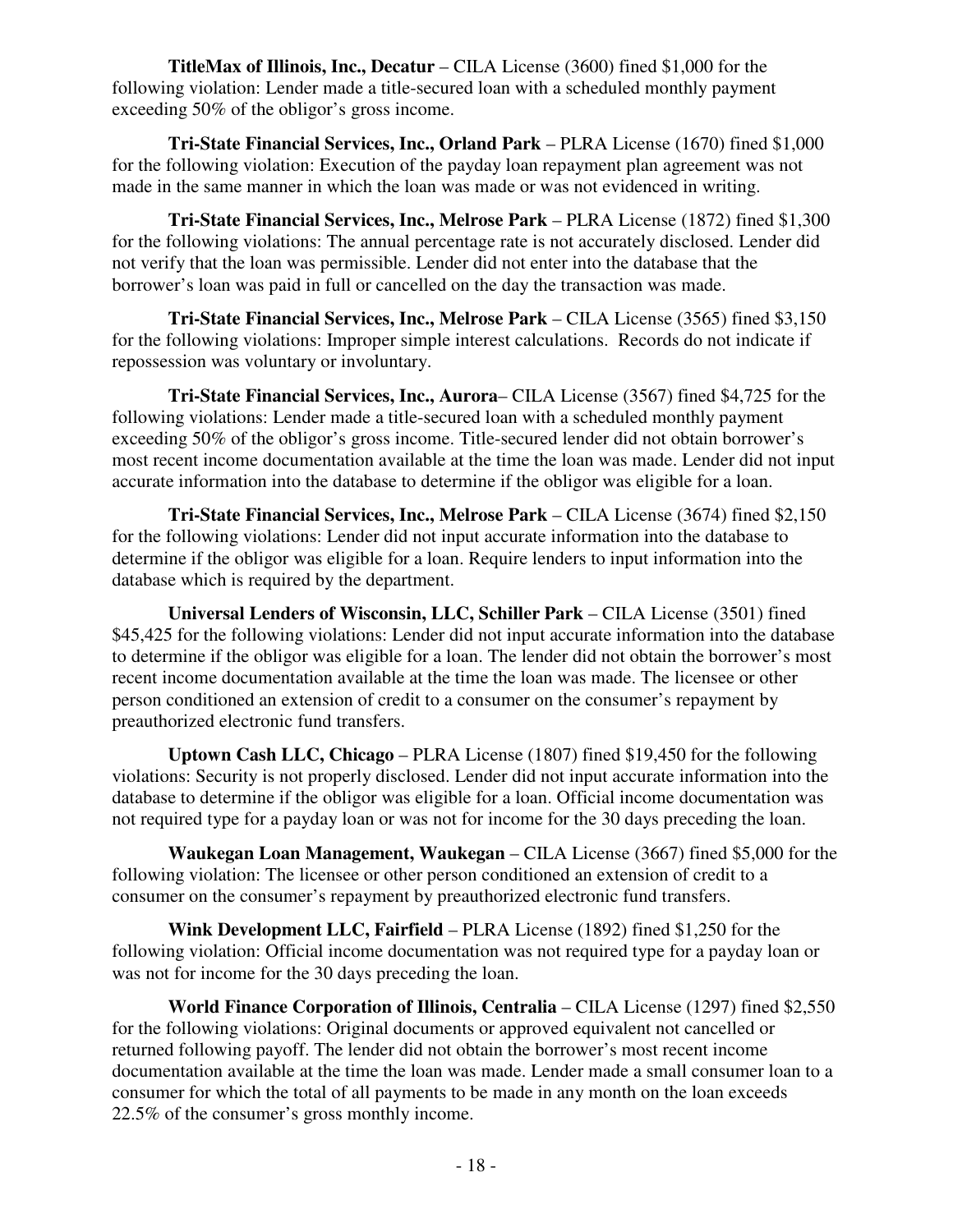**World Finance Corporation of Illinois, Litchfield** – CILA License (2691) fined \$4,000 for the following violations: Lender did not input accurate information into the database to determine if the obligor was eligible for a loan. Lender did not obtain any official documentation of borrower's income before making a Small Consumer loan.

 **World Finance Corporation of Illinois, Highland** – CILA License (3409) fined \$31,000 for the following violations: Lender did input information into database within 90 days after making a Small Consumer loan. Lender made a small consumer loan to a consumer for which the total of all payments to be made in any month on the loan exceeds 22.5% of the consumer's gross monthly income.

 **World Finance Corporation of Illinois, Du Quoin** – CILA License (3618) fined \$7,775 for the following violations: The licensed location does not maintain a complete permanent file. The lender did not obtain the borrower's most recent income documentation available at the time the loan was made. Lender made a small consumer loan to a consumer for which the total of all payments to be made in any month on the loan exceeds 22.5% of the consumer's gross monthly income.

**World Finance Corporation of Illinois, Benton – CILA License (3668) fined \$2,250** for the following violations: The lender did not obtain the borrower's most recent income documentation available at the time the loan was made. Lender did not obtain any official documentation of borrower's income before making a Small Consumer loan.

**World Finance Corporation of Illinois, Marion – CILA License (1246) fined \$3,250** for the following violations: The lender did not obtain the borrower's most recent income documentation available at the time the loan was made. Lender did not obtain any official documentation of borrower's income before making a Small Consumer loan. Lender made a small consumer loan to a consumer for which the total of all payments to be made in any month on the loan exceeds 22.5% of the consumer's gross monthly income.

 **ZOA, LLC, Chicago** – PLRA License (1666) fined \$31,025 for the following violations: Lender did not input accurate information into the database to determine if the obligor was eligible for a loan. Lender did not have a ready supply of payday loan pamphlets to provide to borrowers. The lender has not made an effort to contact the database provider in an attempt to get the database functioning.

# **Professional Regulation**

## **ACCOUNTANT**

 **Walter Cercavschi, Harwood Heights** – certified public accountant license (065- 014467) placed on probation for three years after being denied the privilege of appearing or practicing before the Securities and Exchange Commission.

 **Debra Zameic, Chicago** – registered certified public accountant license (239-006579) revoked for participating in gross negligence and incompetency in the practice of public accounting and for failing to respond within 30 days to the Department's request for information.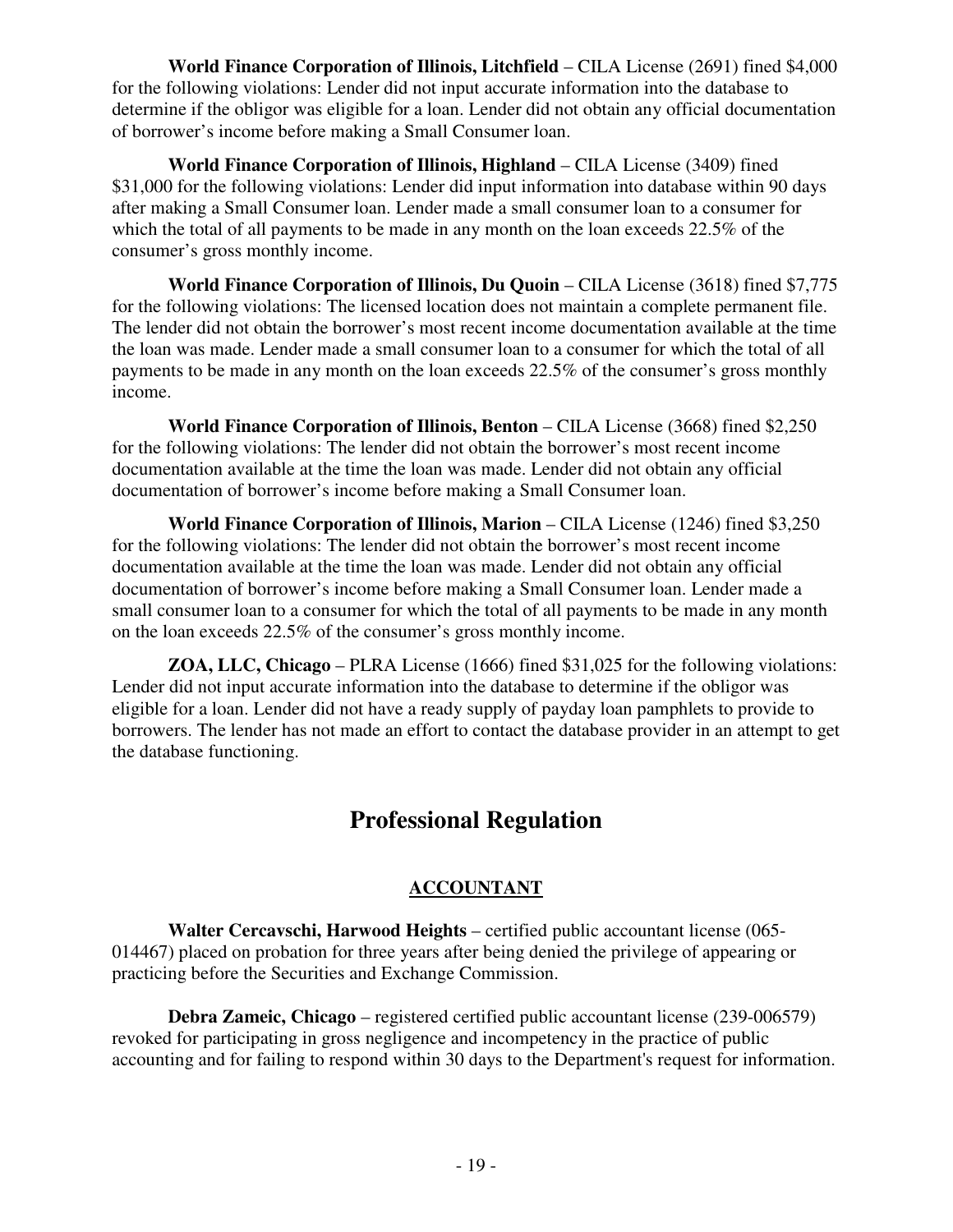#### **APPRAISER**

 **Howard Edwards, Lansing** – certified residential real estate appraiser license (556- 002494) reprimanded and fined \$1,500 for failing to comply with the terms of an agreement with the Department.

#### **AUCTIONEER**

 **Dana Mecum, Marengo** – auctioneer license (441-001037) fined \$500 and assessed a \$300 administrative fee for misrepresenting the completion of required continuing education courses on his 2010 license renewal application.

#### **BARBER, COSMETOLOGY, ESTHETICS, HAIR BRAIDING AND NAIL TECHNOLOGY**

 **Don Fields, Joliet** – barber license (006-062437) indefinitely suspended for a minimum of 30 days and fined \$500 for practicing when license was lapsed.

 **Darrell Houston, Mounds** – barber license (006-063992) suspended for being more than 30 days delinquent in the payment of child support.

**Franklin White, Chicago** – barber license (006-064146) suspended for being more than 30 days delinquent in the payment of child support.

 **Orlando Guzman, Chicago** – cosmetology license (011-288346) restored to indefinite probation after defaulted on an Illinois educational loan and has now entered into a repayment agreement.

 **Ginny Jordan, Springfield** – cosmetology license (011-294114) automatically and indefinitely suspended due to violation of probation.

 **Ronne Watson, Chicago** – cosmetology license (011-270838) indefinitely suspended for failure to comply with the conditions of her probation regarding repayment of an Illinois educational loan.

 **Kristy Brison, Oak Lawn** – cosmetology teacher license (012-007369) restored to probation after defaulted on an Illinois educational loan and has now entered into a repayment agreement.

 **Marissa Haley, Rochelle** – cosmetology teacher license (012-007460) restored to probation after defaulted on an Illinois educational loan and has now entered into a repayment agreement.

 **A Touch of Serenity Spa, Homewood** – nail technician school license (171-000151) placed in refuse to renew status after services were provided outside scope of nail technician school.

 **Da Barber Shop & Salon, Calumet City** – salon license (189-010805) placed on probation for one year and fined \$500 for aiding and assisting unlicensed practice.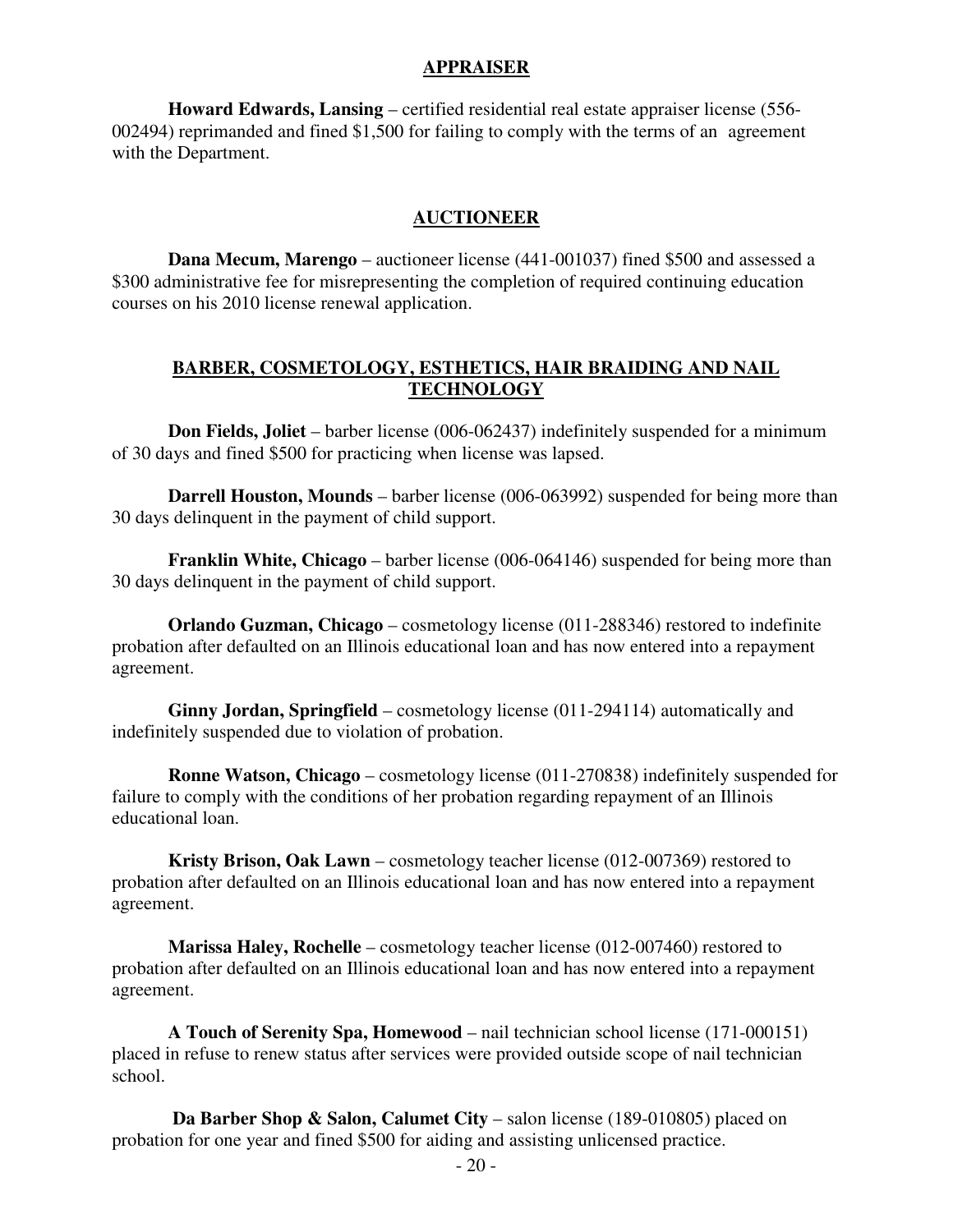**Kelly Nails, Lombard** – salon license (189-014425) placed on probation for one year and fined \$750 for aiding and assisting unlicensed practice of nail technology and operated prior to licensure.

 **Le's Nail Salon I Ltd., River Grove** – salon license (189-002645) reprimanded and fined \$1,000 for aiding and assisting unlicensed practice.

 **Evelyn Barnes, Chicago** – hair braider license (258-000262) and hair braider teacher license (259-app3238068) issued and placed on non-reporting probation for one year for felony conviction and unprofessional conduct.

 **Horn's Place, Forest Park** – (unlicensed) ordered to cease and desist unlicensed salon/shop operation.

 **New Image Hair Salon, Waukegan** – (unlicensed) ordered to cease and desist unlicensed practice as a salon.

 **U.S. Nails Salon, Naperville** – (unlicensed) ordered to cease and desist unlicensed practice as a salon.

 **Victoria's Beauty Salon, Chicago** – (unlicensed) ordered to cease and desist unlicensed practice as a salon.

#### **COLLECTION AGENCY**

 **Specialized Loan Servicing, LLC, Highlands Ranch, CO** – collection agency license (017-app3155654) issued and placed on probation for one year due to a sister-state discipline.

## **DETECTIVE, ALARM, SECURITY, FINGERPRINT VENDOR AND LOCKSMITH**

 **Michael Musick, Skokie** – private detective license (115-001643) placed on probation for one year and permanent employee registration card (129-012976) renewed on probation for one year, for failure to report arrests and for filing an inaccurate affidavit regarding service of a summons.

The following individuals' permanent employee registration cards were placed in refuse to renew status for being more than 30 days delinquent in the payment of child support: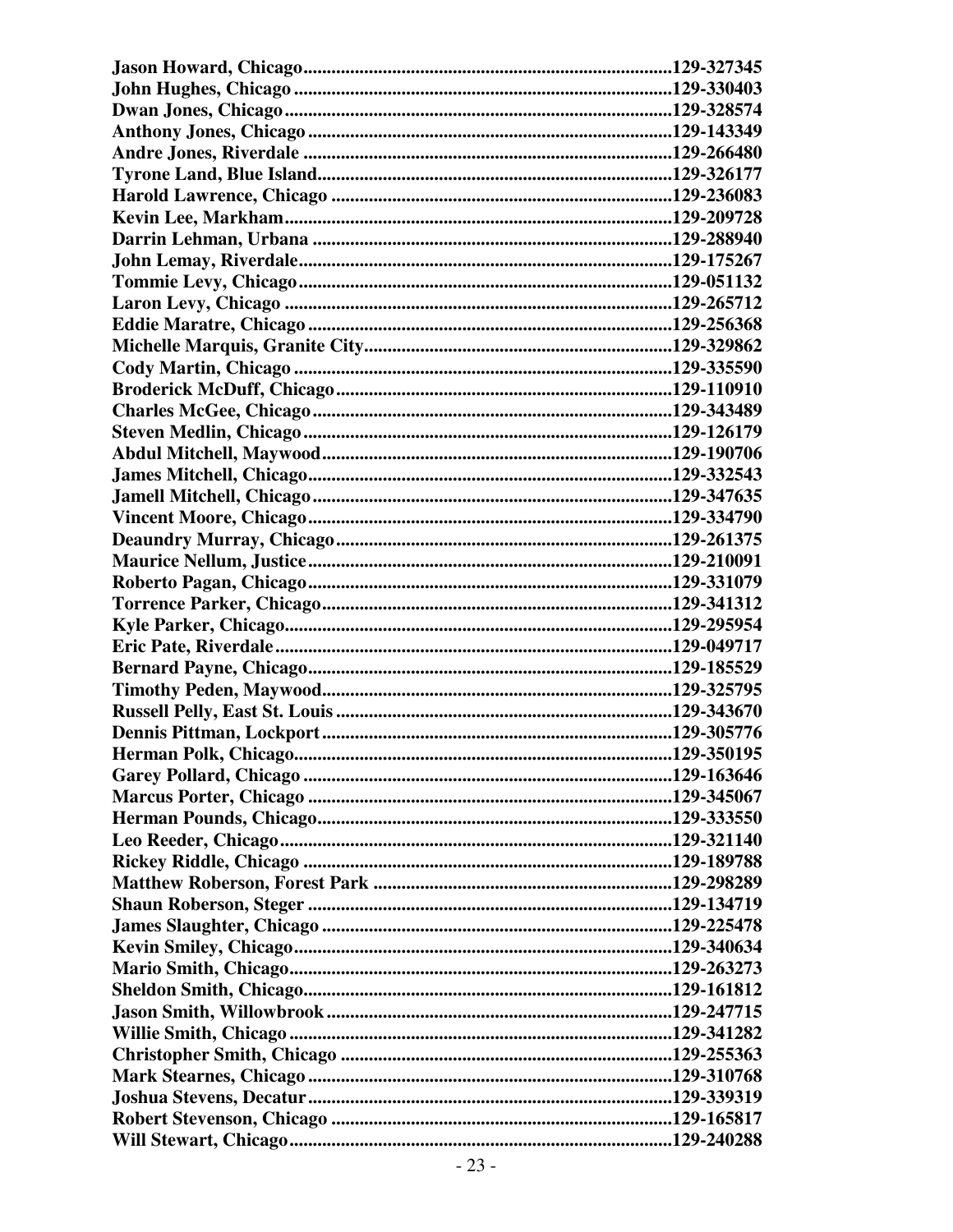| 129-274118  |
|-------------|
| .129-339294 |
| .129-319868 |
| .129-307723 |
| .129-162774 |
| .129-255565 |
| .129-296414 |
|             |
| .129-323388 |
| .129-157037 |
| .129-320260 |
| .129-324842 |
| .129-338610 |
| .129-330424 |
| .129-186320 |
| .129-222816 |
| 129-108237. |
| .129-349120 |
| .129-275017 |

 **Silverhawk Security Specialists, Beardstown** – security contractor agency license (122- 000666) **and Michael Weatherl, Lincoln, NE –** security contractor license (119- 000728) both reprimanded and jointly and severally fined \$4,000 for failure to comply with PERC registration requirements.

 **Malik Alexander, Chicago** – permanent employee registration card (129-354805) suspended for being more than 30 days delinquent in the payment of child support.

 **Walter Bell, Chicago** – permanent employee registration card (129-239137) suspended for being more than 30 days delinquent in the payment of child support.

 **Thomas Chapman, Chicago** – permanent employee registration card (129-354505) suspended for being more than 30 days delinquent in the payment of child support.

 **Lee Ellis, Chicago** – permanent employee registration card (129-353326) suspended for being more than 30 days delinquent in the payment of child support.

**Philip Geno, Peoria** – permanent employee registration card (129-359472) issued and placed on probation for two years due to criminal conviction.

 **Terrance Gladney,** Chicago – permanent employee registration card (129-351463) suspended for being more than 30 days delinquent in the payment of child support.

 **Vickey Harris, Chicago** – permanent employee registration card (129-359476) issued and placed on probation for two years due to criminal conviction.

 **Dion Henderson, Chicago** – permanent employee registration card (129-054886) suspended for being more than 30 days delinquent in the payment of child support.

 **Maurice Jackson, Lynwood** – permanent employee registration card (129-159538) suspended for being more than 30 days delinquent in the payment of child support.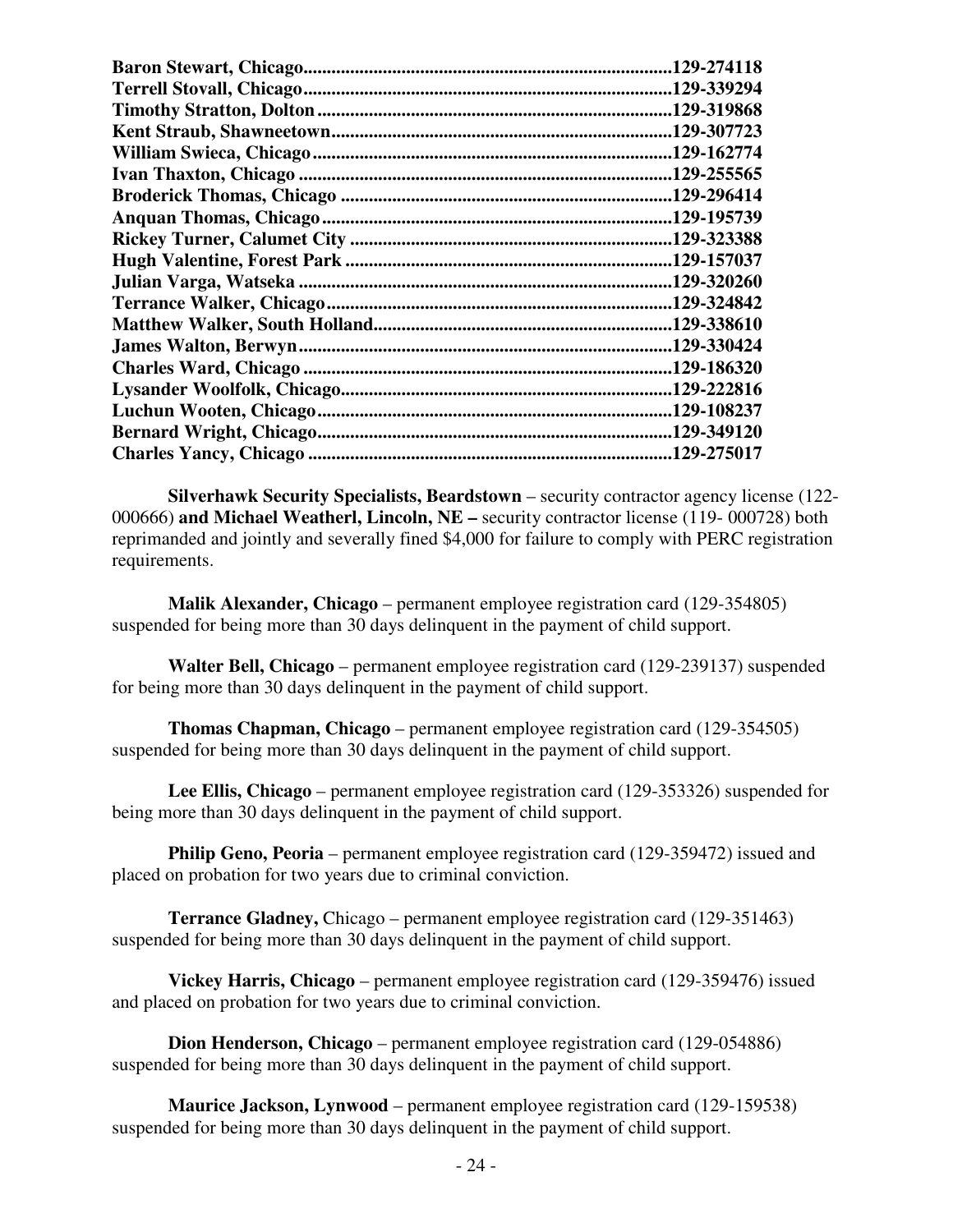**Elvis Johnson, Chicago** – permanent employee registration card (129-007809) suspended for being more than 30 days delinquent in the payment of child support.

 **Abdel Kayed, Hickory Hills** – permanent employee registration card (129-359470) issued and placed on probation for two years for failure to disclose criminal conviction(s).

 **Benjamin Marquez, Chicago** – permanent employee registration card (129-035421) renewed on probation for two years due to misdemeanor conviction for assault effective upon payment of fees and filing of forms.

 **Brian Mayes, Chicago** – permanent employee registration card (129-354319) suspended for being more than 30 days delinquent in the payment of child support.

 **Donnie McKenzie, Chicago** – permanent employee registration card (129-014048) placed on probation for two years due to criminal conviction.

 **Lynell Moore, University Park** – permanent employee registration card (129-323359) suspended for being more than 30 days delinquent in the payment of child

**Prince Nixon, Chicago** – permanent employee registration card (129-359471) issued and placed on probation for three years due to criminal conviction.

 **Donald Pennington, Chicago** – permanent employee registration card (129-053513) suspended for being more than 30 days delinquent in the payment of child

 **Errol Ragsdale, Chicago** – permanent employee registration card (129-360163) issued and placed on probation for one year due to a criminal conviction.

 **Travis Rapp, Pecatonica** – permanent employee registration card (129-359475) issued and placed on probation for two years due to criminal conviction.

 **Harold Rice, Riverdale** – permanent employee registration card (129-306633) suspended for being more than 30 days delinquent in the payment of child support.

 **Eugene Roulo, Joliet** – permanent employee registration card (129-354857) suspended for being more than 30 days delinquent in the payment of child support.

 **Eddie Sallie, Chicago** – permanent employee registration card (129-356130) suspended for being more than 30 days delinquent in the payment of child support.

 **Francisco Samayoa, Crest Hill** – permanent employee registration card (129-138498) suspended for being more than 30 days delinquent in the payment of child support.

**Justin Stubblefield, Hazel Crest** – permanent employee registration card (129-359468) issued and placed on probation for one year due to criminal conviction.

 **Antoine Thomas, Chicago** – permanent employee registration card (129-251778) suspended for being more than 30 days delinquent in the payment of child support.

 **Marcus Williams, Chicago** – permanent employee registration card (129-300302) suspended for being more than 30 days delinquent in the payment of child support.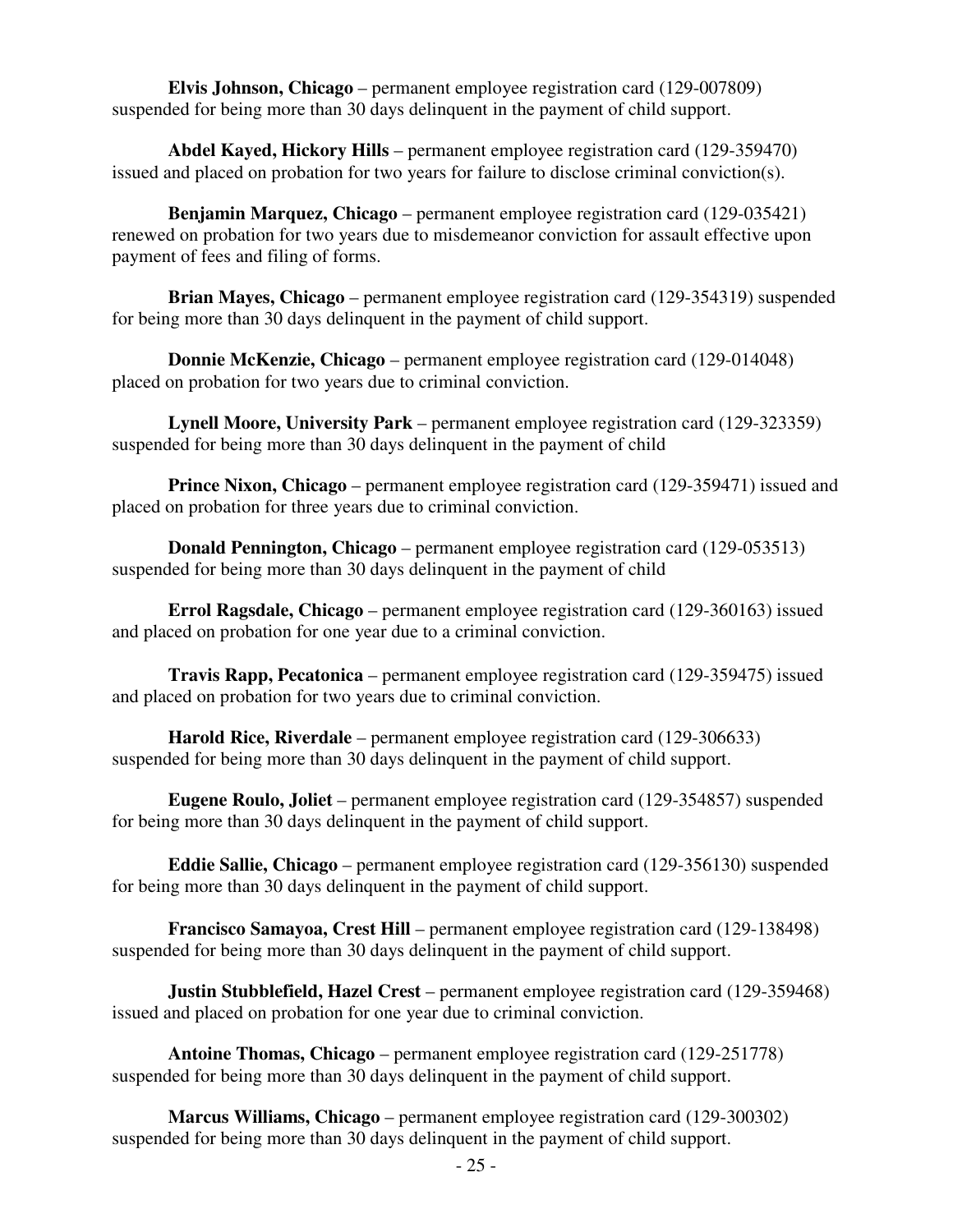**Lucer Wilson, Chicago** – permanent employee registration card (129-360113) issued and placed on five year probation due to prior felony conviction in 2006.

#### **ELECTROLOGY**

 **Sharon Brungard, St. Charles** – electrologist license (220-000172) reprimanded and fined \$500 for failure to comply with sterilization and sanitation standards related to use and disposal of electrologist needles.

 **Nya Waterford, Midlothian** – (unlicensed) assessed a \$2,000 civil penalty for unlicensed electrology practice over a seven year period.

#### **FUNERAL DIRECTORS & EMBALMERS**

**John Jones, Equality** – funeral home director and embalmer license (034-014540) revoked for commingling and spending pre-need funds and for false billing.

 **Richard Madej, Summit** – funeral home director and embalmer license (034-011331) reprimanded and fined \$1,250 for failure to complete required continuing education hours.

 **Antwon Godfrey, Chicago** – (unlicensed) ordered to cease and desist unlicensed practice of funeral directing and embalming or funeral directing.

#### **HOME INSPECTION**

 **Richard Farb, Rockford** – home inspector license (450-000347) fined \$10,000 for performing and submitting a home inspection report while his license was suspended.

#### **MASSAGE THERAPY**

 **Myeong Lim, Arlington Heights** – massage therapist license (227-004353) automatically and indefinitely suspended for violation of terms of probation.

 **Stephen Reichert, Springfield** – massage therapist license (227-003855) automatically and indefinitely suspended for failure to pay fine in violation of terms and conditions of consent order.

#### **MEDICAL**

 **Majad Ali, Aurora** – physician and surgeon license (036-111540) reprimanded and fined \$500 for engaging in dishonorable, unethical or unprofessional conduct of a character likely to deceive, defraud or harm the public.

 **Kiran Bais, Broadview** – physician and surgeon license (036-063028) reprimanded and fined \$1,500 because she failed to produce patient medical records in a timely manner.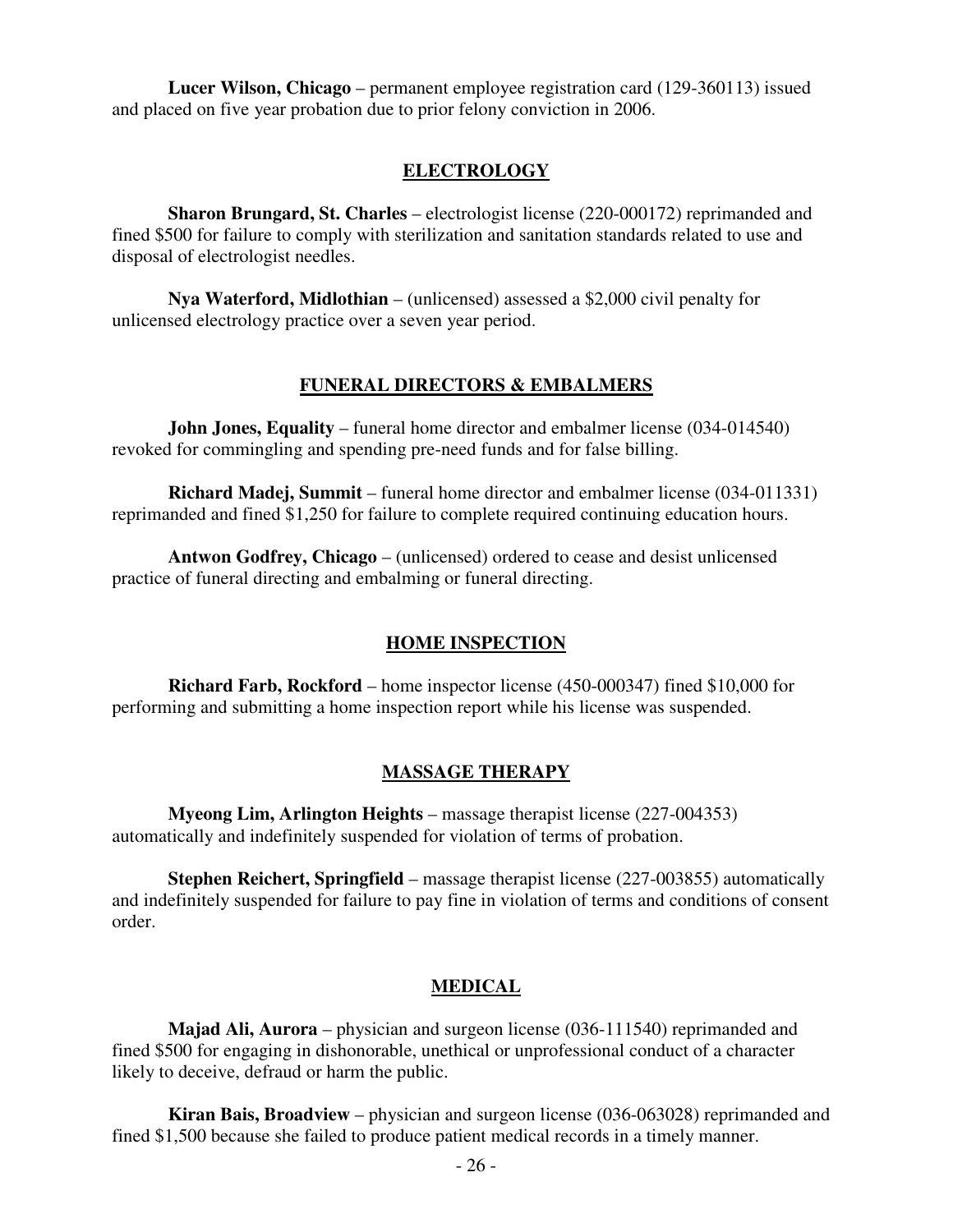**Mary Burgesser, Amarillo, TX** – physician and surgeon license (036-092231) reprimanded after being disciplined by the state of Texas.

**Karen Butler, Sturgeon Bay, WI** – physician and surgeon license (036-122262) reprimanded due to a sister-state discipline by the state of Indiana.

 **Rudy Byron, Racine, WI** – physician and surgeon license (036-101275) restored with reprimand due to a sister-state discipline by the state of Wisconsin and effective upon payment of fees, filing of forms and completion of required continuing education.

 **William Doebler, Bonita Springs, FL** – physician and surgeon license (036-119097) indefinitely suspended for a minimum of one year after being disciplined by the state of New York, which issued a censure and a reprimand and placed on probation for five years due to a guilty plea entered in the Washington District Court, State of Minnesota, for Driving While Impaired, a misdemeanor.

 **Ernest Galbreath, Andalusia** – physician and surgeon license (036-110792) indefinitely suspended after he was warned and indefinitely suspended by the Iowa Board of Medicine.

 **Carla Greby, Canton** – physician and surgeon license (036-070263) reprimanded and fined \$500 for engaging in dishonorable, unethical or unprofessional conduct of a character likely to deceive, defraud or harm the public.

 **Bruce Irwin, Libertyville** – physician and surgeon license (036-086240) and controlled substance license (336-048288) indefinitely suspended due to physical illness or loss of motor skill which results in an inability to practice medicine with reasonable judgment, skill or safety.

**Jacobo Lama, Berwyn** – physician and surgeon license (036-085300) reprimanded and fined \$2,000 after being fined and issued a Letter of Concern by the Florida Board of Medicine for failing to adequately supervise a non-physician performing laser hair removal.

 **Roger McClintock, Taylorville** – physician and surgeon license (036-088133) placed on indefinite probation for a minimum of three years due to his failure to adequately assess patients prior to prescribing controlled substances to them.

**James Munns, Peoria** – physician and surgeon license (036-064426) reprimanded and fined \$500 after respondent settled a medical malpractice lawsuit alleging that respondent failed to timely diagnose cancer.

 **Robert Osipov, Phoenix, AZ** – physician and surgeon license (036-131321) issued with reprimand due to a sister-state discipline in the state of Arizona for committing a misdemeanor involving moral turpitude.

 **Ronaldo Paras, Des Plaines** – physician and surgeon license (036-045108) placed on indefinite probation for a minimum of two years and fined \$500 and controlled substance license (336-012072) indefinitely suspended for prescribing controlled substances with non-renewed DEA Registration.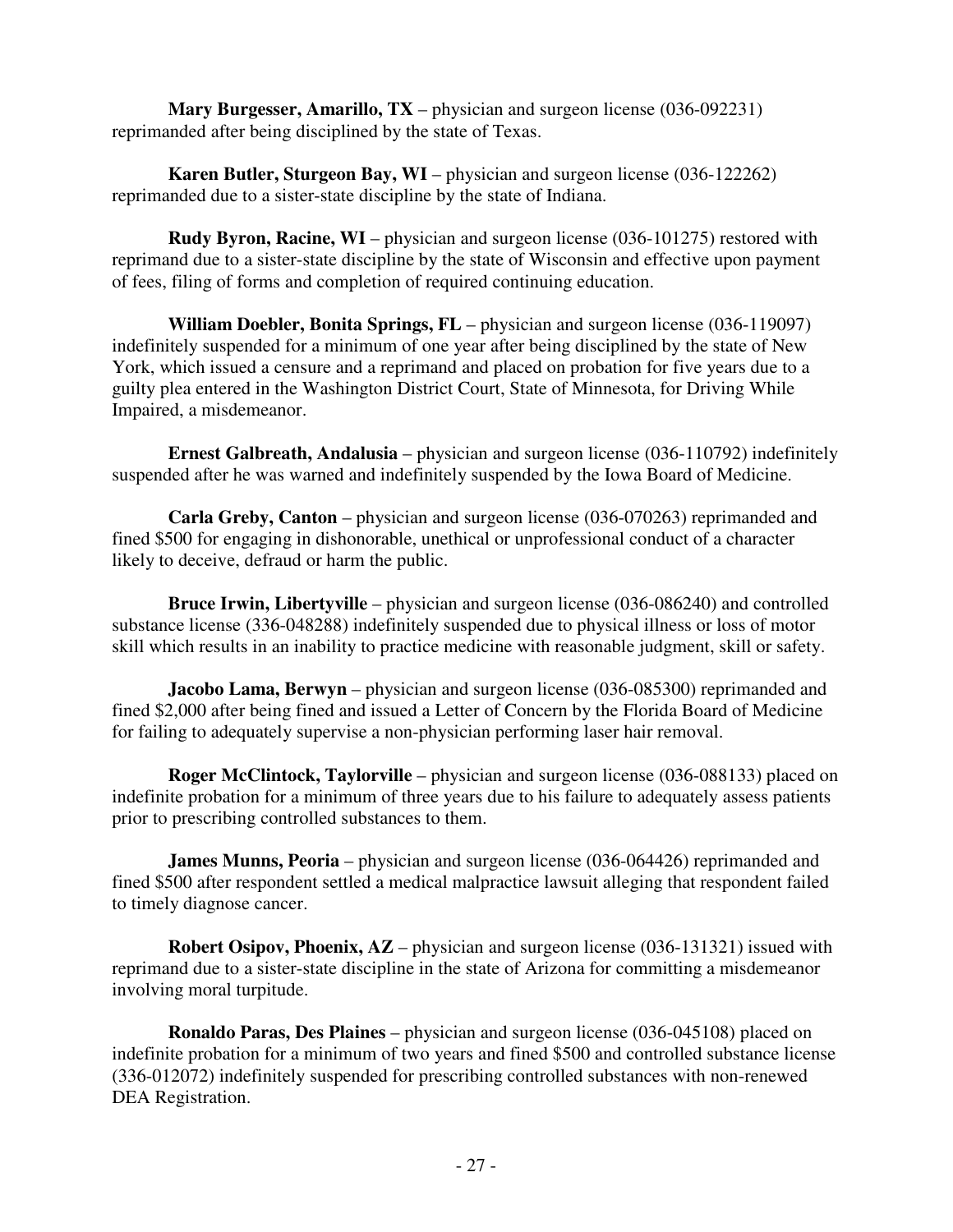**Eric Peden, Houston, TX** – physician and surgeon license (036-102266) restored with reprimand due to a sister-state discipline by the state of Texas and effective upon payment of fees, filing of forms and completion of required continuing education.

 **Rajan Raj, Oak Brook** – physician and surgeon license (036-050920) indefinitely suspended due to a sister-state discipline by the state of Florida.

**Samuel Shaheen, Saginaw, MI** – physician and surgeon license (036-090738) reprimanded due to a sister-state discipline by the state of Michigan.

 **Kenneth Sparr, New Glarus, WI** – physician and surgeon license (036-127436) indefinitely suspended for failure to comply with the terms of his Care, Counseling and Treatment Agreement.

 **Volkan Sumer, Pekin** – physician and surgeon license (036-099986) reprimanded and fined \$5,000 for engaging in dishonorable, unethical or unprofessional conduct of a character likely to deceive, defraud or harm the public.

 **Leon Terry, Whitefish Bay, WI** – physician and surgeon license (036-100258) placed in refuse to renew status due to a sister-state discipline by the state of Florida.

 **Ajit Trikha, Belleville** – physician and surgeon license (036-079538) restored to indefinite probation for a minimum of five years and controlled substance license (336-042526) effective upon payment of fees, filing of forms, completion of required continuing educational and successful passage of SPEX.

 **Norman Williams, Moline** – physician and surgeon license (036-125427) and controlled substance license (336-086662) temporarily suspended due to immoral and unprofessional conduct, to wit: charged with the felony offense of criminal sexual assault of two (2) patients during the course of treatment and/or examination of said patients.

 **Edward Wong, Marysville, MI** – physician and surgeon license (036-111299) reprimanded after being disciplined by the state of California.

**Frederick Wunker, Springfield** – physician and surgeon license (036-082528) indefinitely suspended due to his failure to submit to a mental and/or physical examination and/or evaluation ordered by the Medical Disciplinary Board.

 **Robert Verchota, Chicago** – chiropractic license (038-011471) reprimanded and fined \$500 for pleading guilty to the offense of possession of Ecstasy or MDMA.

#### **NURSING**

 **Danielle Babbington, Chicago** – registered nurse license (041-354939) reprimanded for failure to update patient charts.

 **Leslie Corona, Edinburg** – registered nurse license (041-390716) indefinitely suspended for a minimum of two years due to theft of narcotics and impairment.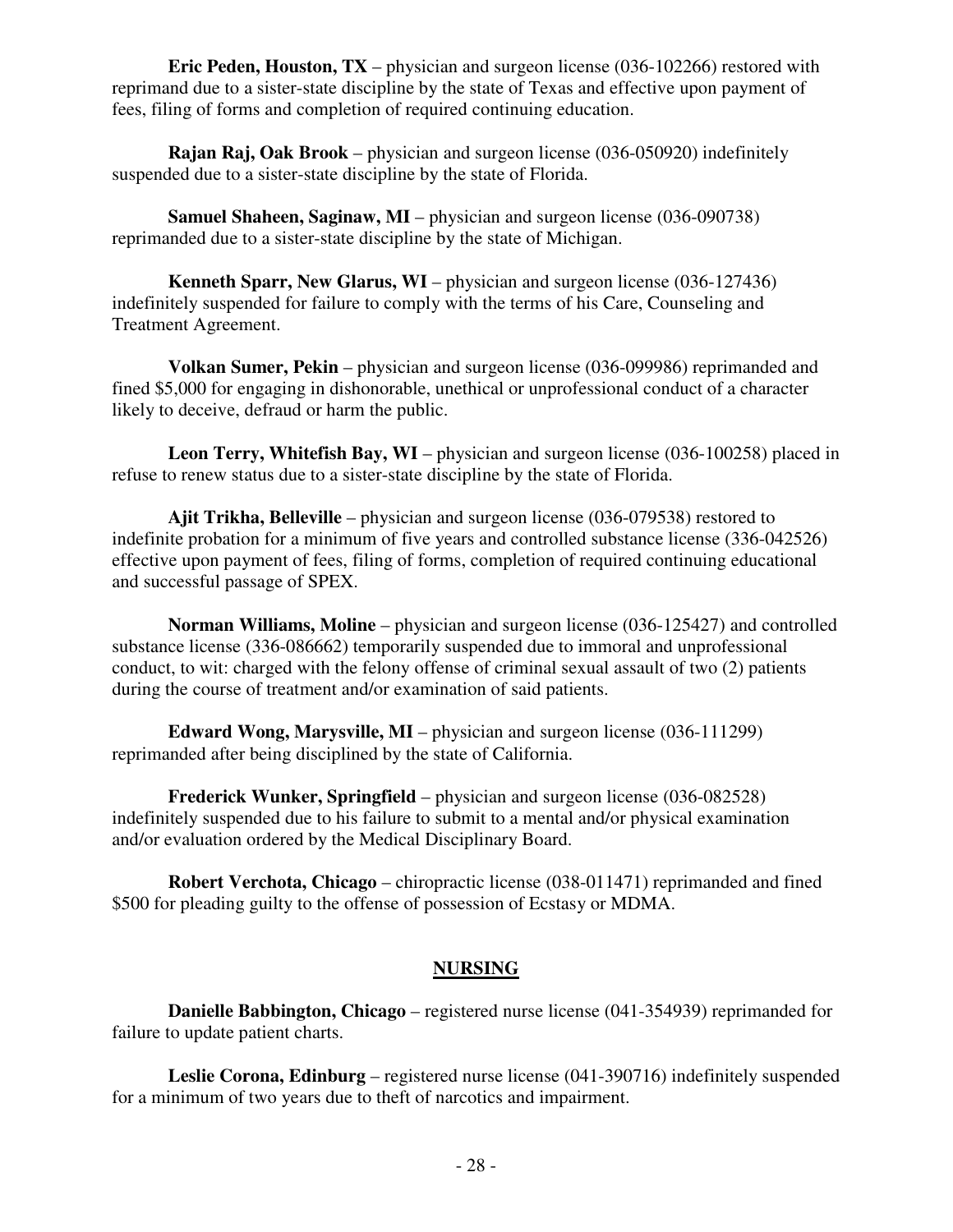**Yvonne Harris, Chicago** – registered nurse license (041-311554) reprimanded for incorrectly documenting a patient assessment resulting in respondent's employment termination.

**Sandra Hutchison, Peoria** – registered nurse license (041-284777) restored to indefinite probation after defaulted on an Illinois educational loan and has now entered into a repayment agreement.

**Julie Irvine, Vernon Hills** – registered nurse license (041-362343) restored to indefinite probation with work restrictions for a minimum of three years effective upon payment of fees, filing of forms and completion of continuing education.

 **Candis Jones, Lacey, WA** – registered nurse license (041-318850) restored to indefinite probation after defaulted on an Illinois educational loan and has now entered into a repayment agreement.

 **Tara Kelly, Hudson** – registered nurse license (041-370597) automatically and indefinitely suspended for a minimum of six months for failure to comply with a Consent Order.

 **Ann Lane, Louisville** – registered nurse license (041-217739) placed on indefinite probation with work restrictions for a minimum of three years for compliance based on a positive drug test for Dilaudid.

**Jill Matsel, Carmi** – registered nurse license (041-290741) placed in refuse to renew status for a conviction of unlawful acquisition of a controlled substance.

 **Gale Seiffert, Carlyle** – registered nurse license (041-265419) reprimanded for failure to report termination.

 **Katie Smith, Moro** – registered nurse license (041-347130) indefinitely suspended for failure to comply with the conditions of her probation regarding repayment of an Illinois educational loan.

 **Rhonda Spencer, Centralia** – registered nurse license (041-361128) reprimanded and fined \$1,000 for submitting false information on an employment application.

 **Mary Sumner, Orland Park** – registered nurse license (041-152286) reprimanded for failing to supervise and ensure that her staff followed policies relating to infection control.

 **Tina Syston, Bloomington** – registered nurse license (041-314392) indefinitely suspended for failure to comply with the conditions of her probation regarding repayment of an Illinois educational loan.

 **Christine Tholen, Benton** – registered nurse license (041-337542) indefinitely suspended for a minimum of two years based on a 2011 DUI conviction and theft of narcotics and impairment.

**Shirley Thompson, Chicago** – registered nurse license (041-226887) automatically and indefinitely suspended for a minimum of 12 months due to a violation of probation.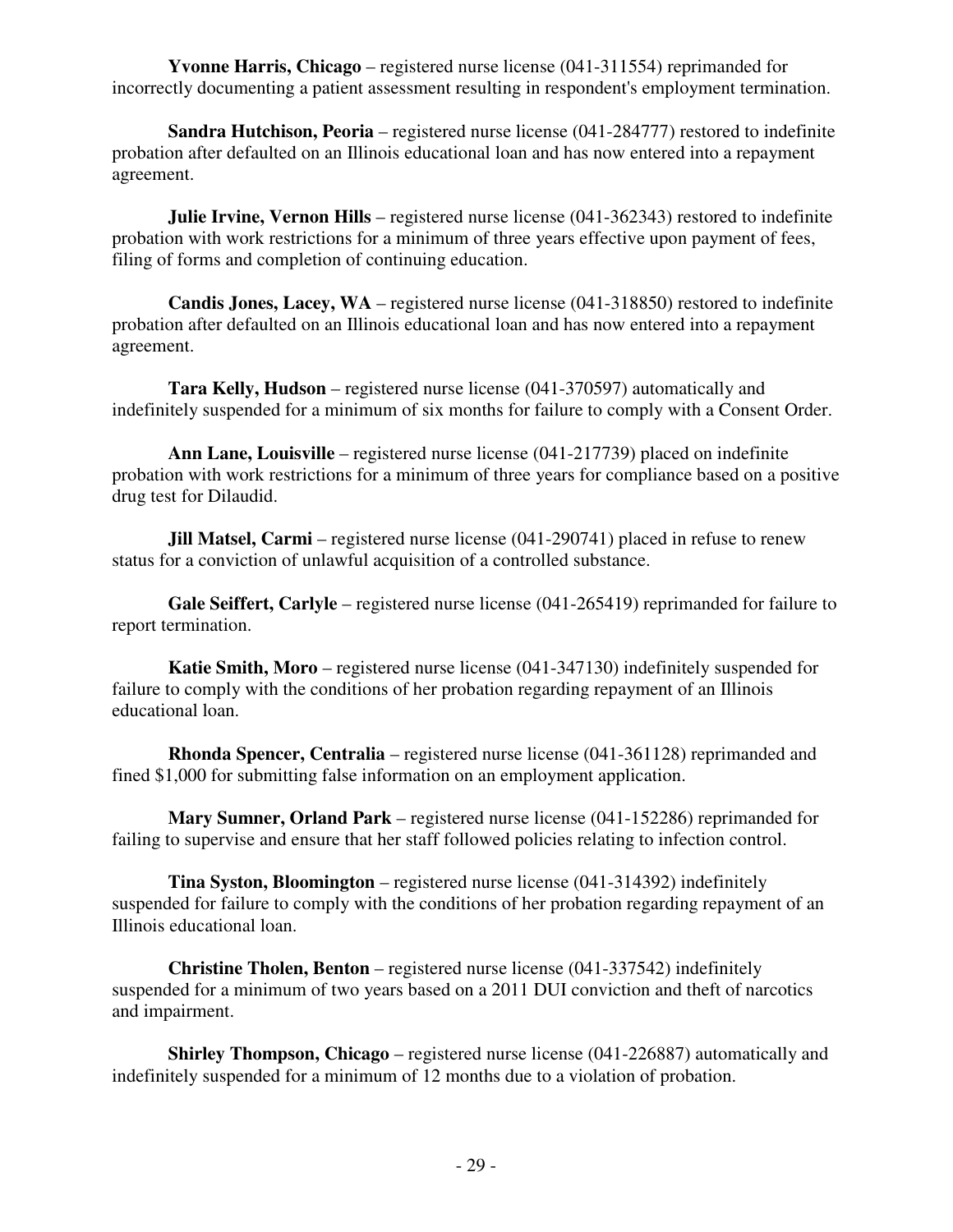The following individuals' licensed practical nurse licenses were placed in refuse to renew status after defaulting on an Illinois Educational Loan:

| .043-077328 |
|-------------|
|             |
|             |
|             |
|             |
|             |
|             |
|             |
|             |
|             |
|             |
|             |
|             |
|             |
|             |
|             |
|             |
|             |
|             |
|             |
|             |
|             |
|             |
|             |
|             |
|             |
|             |
|             |
|             |
|             |

**Vickie Cherry, Hillsboro** – licensed practical nurse license (043-071864) indefinitely suspended for a minimum of six months after self-reported multiple felony convictions.

**Latrice Dyess, Springfield** – licensed practical nurse license (043-087767) reprimanded and fined \$500 for billing for services of a registered nurse by using a registered nurse's timecard.

**Dreama Hassanzadeh, Ridge Farm** – licensed practical nurse license (043-072603) reprimanded for failure to notify physician of resident's change in condition and for Violation of Administrative Rules of the Nurse Practice Act.

 **Priscilla Hemmons, Chicago** – licensed practical nurse license (043-app3219037) issued with reprimand for failure to disclose a prior felony conviction.

 **Crystal Jackson, Riverdale** – licensed practical nurse license (043-085751) reprimanded for failure to follow the policy and procedure regarding timesheets.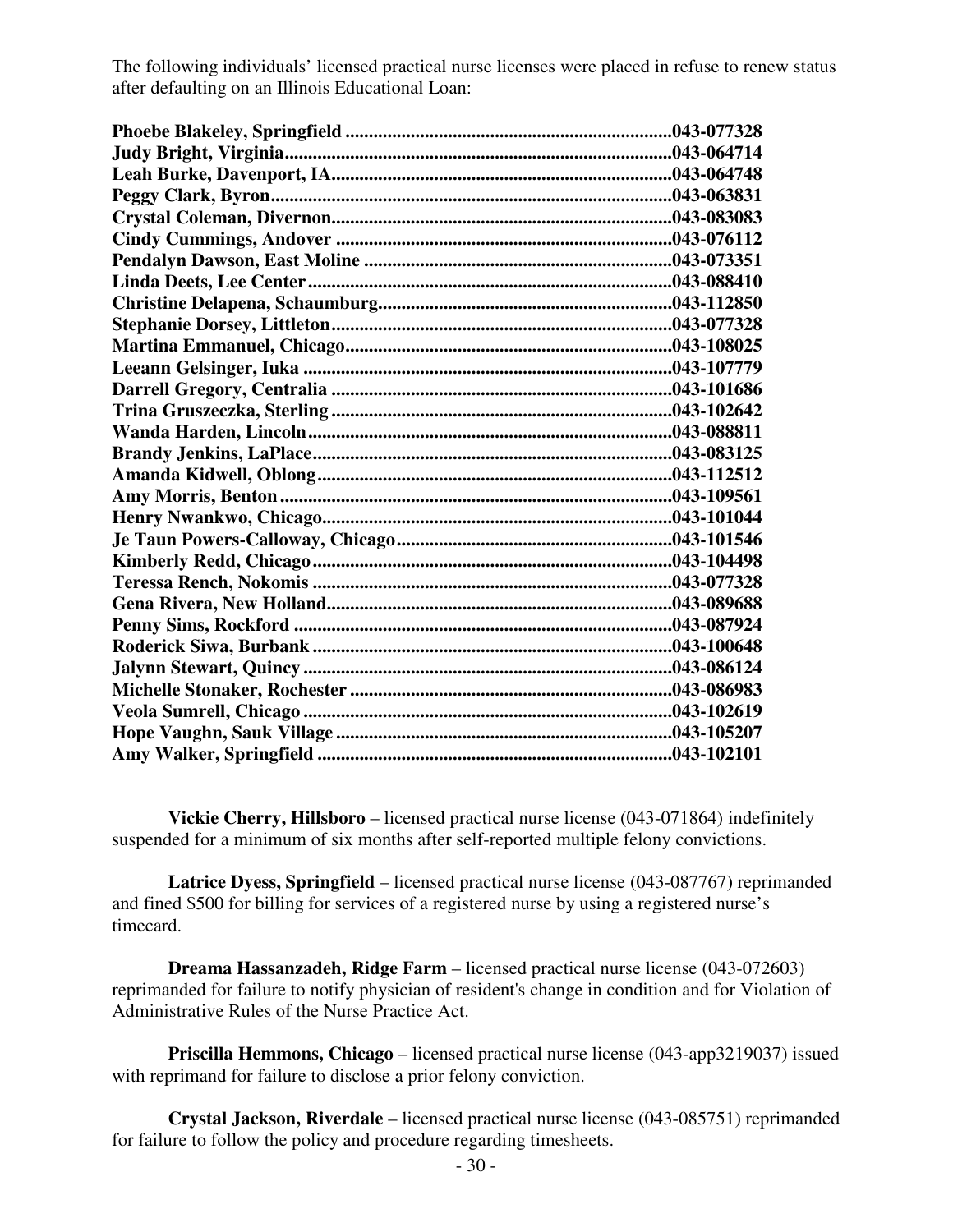**Debra Shiverdeck, Waterloo** – licensed practical nurse license (043-068384) fined \$500 after being disciplined in 2009 by the Missouri State Board of Nursing and for failure to report the disciplinary action to the Department.

 **Anne Stipe, Percy** – licensed practical nurse license (043-082505) restored to indefinite probation for a minimum of three years with work restrictions and effective upon payment of fees and filing of forms.

 **Tanya Taylor, Jacob** – licensed practical nurse license (043-102786) automatically and indefinitely suspended for a minimum of 12 months due to a violation of a Care, Counseling and Treatment Agreement.

 **Margarita Wood, Champaign** – licensed practical nurse license (043-105513) reprimanded for unprofessional conduct and failure to report a termination.

## **NURSING HOME ADMINISTRATOR**

 **Kathleen Crawford, Belleville** – nursing home administrator license (044-004036) indefinitely suspended for a minimum of one year, followed by indefinite probation for a minimum of three years due to violations of the Nursing Home Care Act.

 **Earl Van Dusen, Plainfield** – nursing home administrator license (044-005212) indefinitely suspended for a minimum of one year for violation of the Nursing Home Care Act.

## **PHARMACY**

**Jana Brown, Pittsfield** – pharmacy technician license (049-200525) placed in refuse to renew status due to unprofessional conduct.

 **Sade Griffin, Dolton** – pharmacy technician license (049-178334) revoked after she diverted controlled substances from her former pharmacy employer.

 **Derrick Poole, Lansing** – pharmacy technician license (049-207621) suspended for being more than 30 days delinquent in the payment of child support.

 **Sung Bae, Chesterfield, MO** – pharmacist license (051-287493) placed in refuse to renew status after having her Missouri pharmacist license placed on probation for three years.

 **Amal Husain, Orland Hills** – pharmacist license (051-040814) reprimanded for unprofessional conduct.

 **Gabriel Nwandu, Olympia Fields** – pharmacist license (051-038682) reprimanded and fined \$500 after the pharmacy where he served as the pharmacist-in-charge operated on an expired Illinois controlled substance license and he failed to fulfill his obligations as pharmacistin-charge upon the closing of the pharmacy.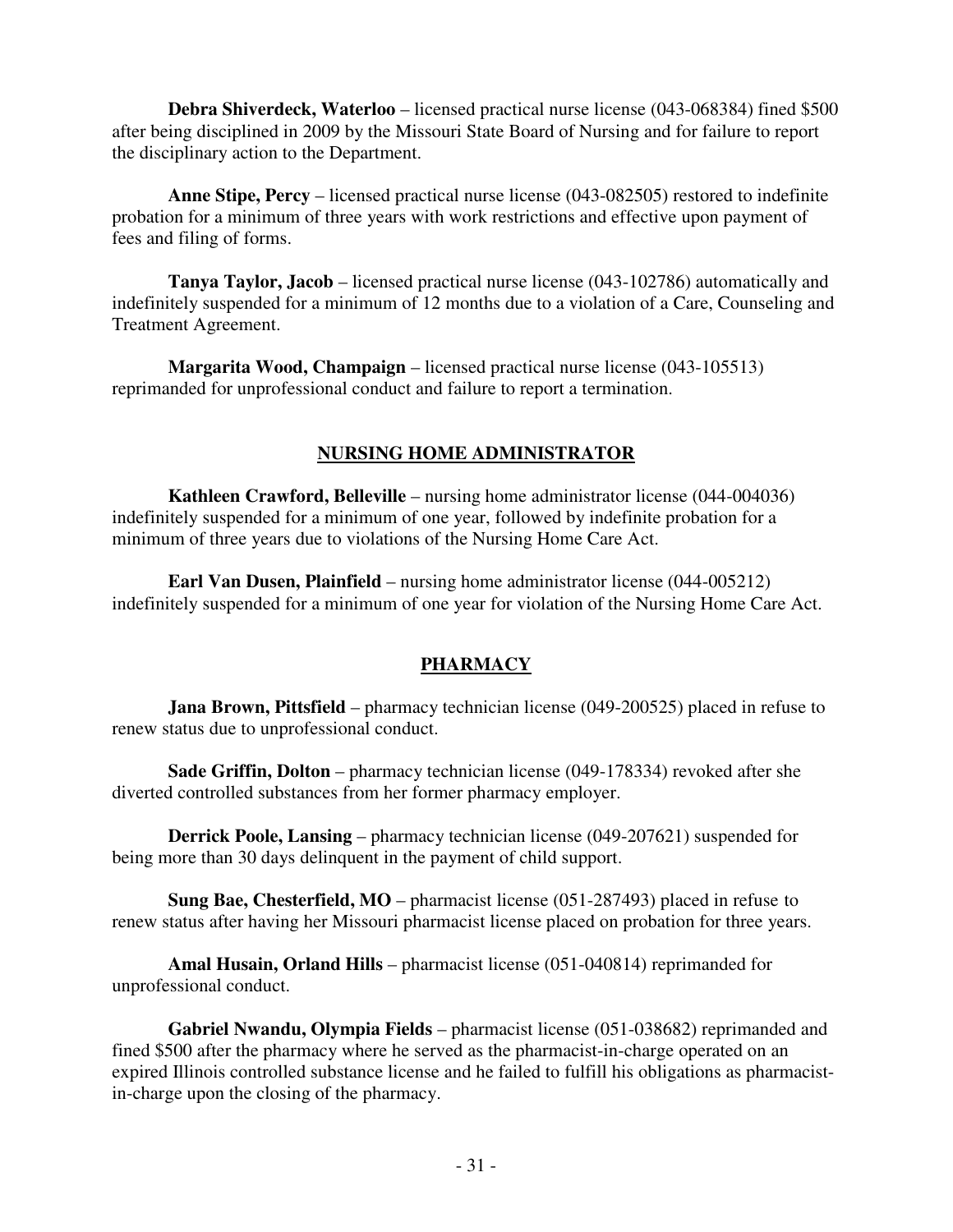**Bhavesh Patel, Schaumburg** – pharmacist license (051-286786) reprimanded after the pharmacy where he served as pharmacist-in-charge dispensed expired IV products to a patient; additionally, a Department inspection of the pharmacy conducted on or about June 23, 2011, revealed several violations of the Illinois Pharmacy Practice Act.

 **Christine Wahl-Levitt, Princeton** – pharmacist license (051-291075) revoked after she was terminated by for former pharmacy employer for theft.

 **Dot Drugs, Inc. 09/06/2012 Earlville** – pharmacy license (054-017451) fined \$1,000 for failing to notify the Department of the closing of a pharmacy.

 **Home RX One Ltd, Hinsdale** – pharmacy license (054-017482) reprimanded and fined \$3,000 after the pharmacy failed to be open to the public for pharmaceutical services within 30 days of the issuance of its pharmacy license.

## **REAL ESTATE**

 **Enrique Salas, Oswego** – real estate managing broker license (471-008394) placed on probation for two years and fined \$1,000 for acting for a broker other than his sponsoring broker and engaging in dishonest dealing.

 **Junaid Maniya, Streamwood** – real estate salesperson license (476-384268) reprimanded and barred from seeking licensure as a real estate broker for a minimum of five years for holding himself out as working for a broker other than his sponsoring broker.

 **Jo Simmons, Hinsdale** – real estate salesperson license (476-410620) indefinitely suspended for a minimum of one year for her failure to obtain informed written consent from both the buyer and seller in a real estate transaction where she was acting as a dual agent.

# **RESPIRATORY CARE**

 **Linwood Jordan, Ottawa** – respiratory care practitioner license (194-007315) suspended for being more than 30 days delinquent in the payment of child support.

 **Tammie Quarles, Dolton** – respiratory care practitioner license (194-003339) suspended for being more than 30 days delinquent in the payment of child support.

# **ROOFING CONTRACTORS**

 **Richard Dunham, Kane** – roofing contractor license (104-004994) placed in refuse to renew status for sole proprietor failing to obtain Roofing Qualifying Party Designation as required.

 **Duroc Builders, Marengo** – roofing contractor license (104-008008) placed in refuse to renew status for sole proprietor failing to obtain Roofing Qualifying Party Designation as required.